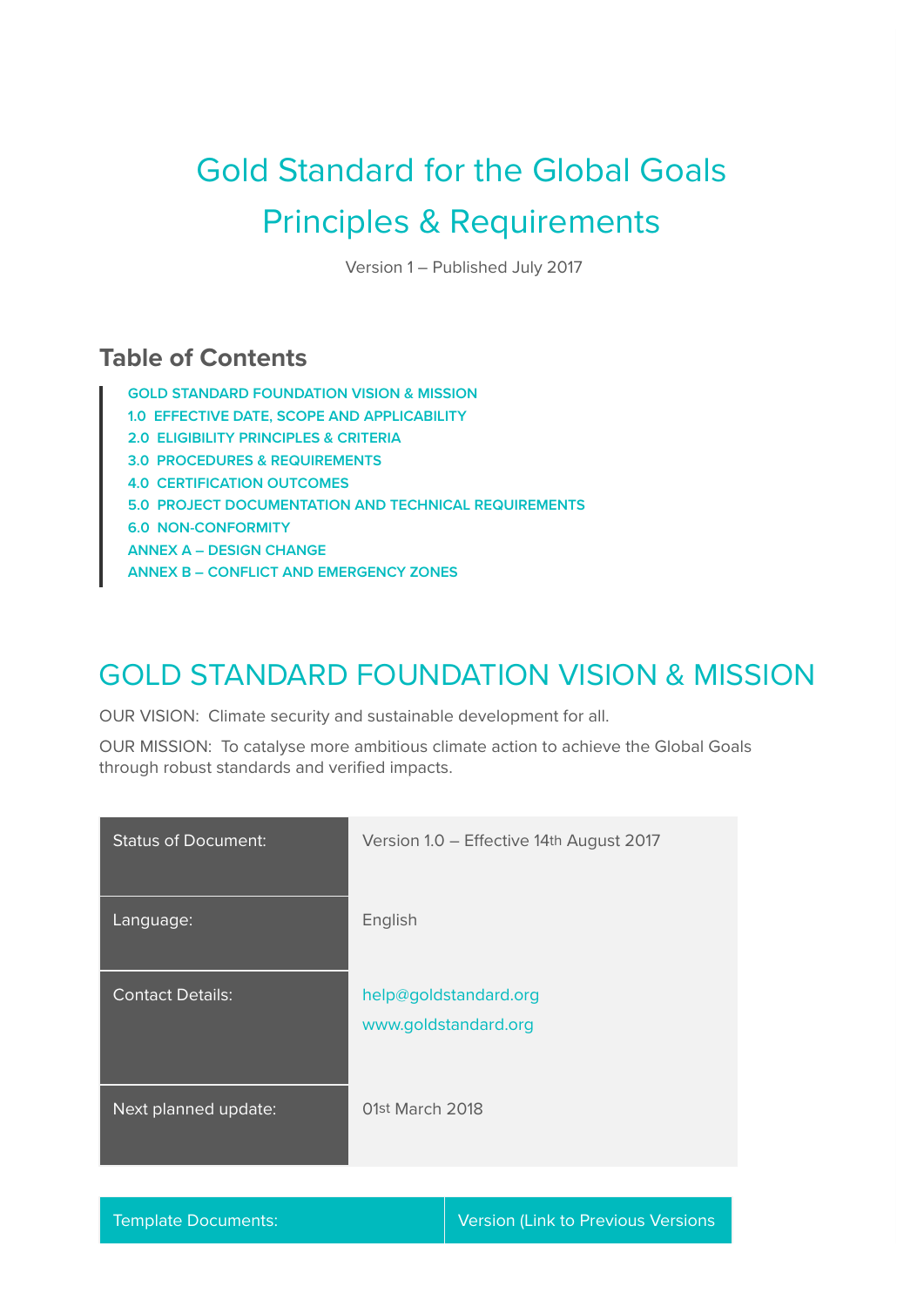| <b>Cover Letter Template</b>           | 1.0                          |
|----------------------------------------|------------------------------|
| <b>Stakeholder Consultation Report</b> | 1.0                          |
| <b>Project Design Document</b>         | 1.1 (Gender questions added) |
| <b>Monitoring Report</b>               | 1.0                          |
| <b>Annual Report and Grievances</b>    | 1.0                          |

### 1.0 EFFECTIVE DATE, SCOPE AND APPLICABILITY

#### **1.1 EFFECTIVE DATE**

1.1.1 Gold Standard for the Global Goals shall be effective for all new Projects seeking Gold Standard Certification as of 14th August 2017. For Projects applying existing versions of Gold Standard please refer to the Gold Standard for the Global Goals Transition Requirements.

#### **1.2 SCOPE**

1.2.1 The Principles & Requirements set out in this document are applicable to all Project Developers and the Projects or Programmes\* for which Gold Standard Certification is sought. It also represents the Requirements against which Gold Standard Validation and Verification bodies (GS-VVBs) shall Validate or Verify the Project, in conjunction with the GS-VVB Requirements and any applicable Conformity Criteria.

1.2.2 The Requirements shall be applied as per the relevant sections contained within this document and those associated or referenced.

1.2.3 From time to time Gold Standard may issue updates and changes, clarifications or corrections to the Requirements. These shall be published to the Gold Standard website and shall be applicable as per the date specifically stated for each update. Gold Standard shall provide notice of all such changes and the dates for implementation and applicability. It is the responsibility of the Project Developer to remain up to date and to apply all such updates as required for its Project by checking the Gold Standard website, regardless of whether a notification of change has been received.

1.2.4 Stakeholders may submit suggested updates, edits, changes or additions to Gold Standard for the Global Goals by submission to help@goldstandard.org. Such requests shall be considered as per the Gold Standard Standards Setting Requirements. Gold Standard reserves the right to accept or reject such submissions at its own discretion.

1.2.5 In some circumstances Gold Standard allows modules or elements of other, partner or endorsed Standards to be considered as evidence that may be used to demonstrate conformity to certain Gold Standard Requirements (for example Fairtrade, FSC, CDM). In such cases the Gold Standard Requirements still apply but, for practicality, shared evidence may be provided.

\*Note that for brevity, the standard refers to Projects throughout the text; this may be read as Projects or Programmes unless explicitly stated.

#### **1.3 PROJECT PATHWAY APPLICABILITY**

1.3.1 All Projects shall apply the Gold Standard for the Global Goals Principles & Requirements and any associated documents.

1.3.2 All Projects shall also apply the relevant Activity Requirements related to their project type. If no such Activity Requirements exist then the Requirements shall be as per this document.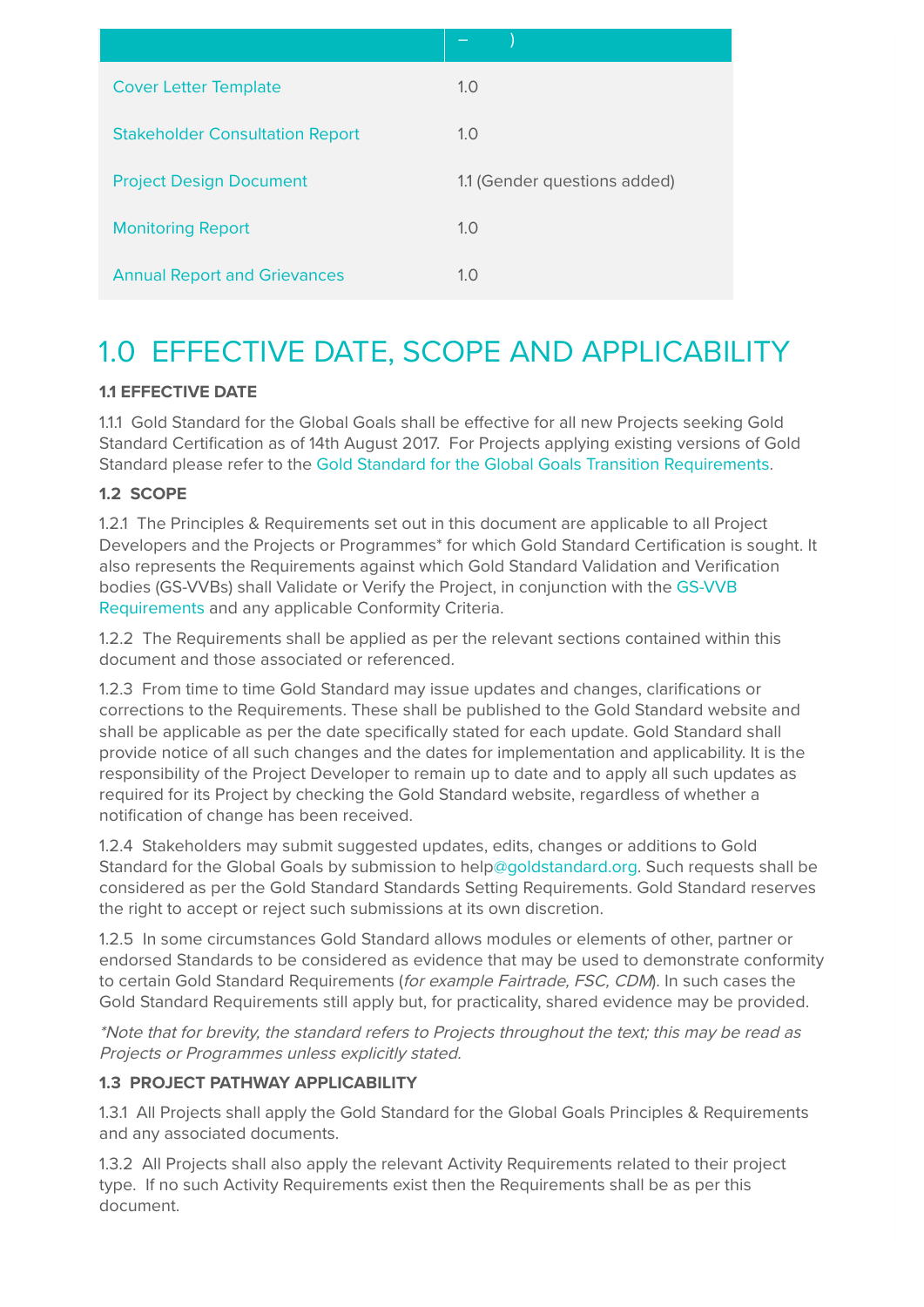Items 1.3.1 and 1.3.2 above are mandatory for all Projects seeking Gold Standard Certification of any kind.

In addition

1.3.3 Projects may issue Gold Standard Certified SDG Impact Statements or Products. These are achieved by following applicable Gold Standard Approved Methodologies and related Gold Standard Product Requirements.

1.4 Design Changes **–** The procedure for design changes is included in Annex A of this document.

## 2.0 ELIGIBILITY PRINCIPLES & CRITERIA

This section presents the Gold Standard Eligibility Principles & Criteria that are applicable to all Projects seeking Gold Standard Certification. In order to achieve Certification with Gold Standard, all Projects shall contribute to the Vision and Mission of Gold Standard, applied specifically through the following Principles and Criteria.

#### **2.1 ELIGIBILITY PRINCIPLES**

The following Eligibility Principles shall apply to all Projects seeking Gold Standard Certification:

#### **Principle 1: Contribution to Climate Security & Sustainable Development:**

(a) Projects shall be of a type pre-identified as eligible or shall submit to Gold Standard for approval of eligibility. This procedure is described in Section 3.1.1.

(b) Projects shall define their Baseline Scenario and Project Scenario. This procedure is described in Section 3.1.2.

(c) Projects shall contribute positively to Climate Security & Sustainable Development. These positive Impacts are considered against the Sustainable Development Goals. This procedure is described in Section 3.1.3.

**Principle 2: Safeguarding Principles:** Projects shall conduct a Safeguarding Principles Assessment and conform to Gold Standard's Safeguarding Principles and Requirements. This procedure is described in Section 3.2.

**Principle 3: Stakeholder Inclusivity:** Projects shall identify and engage Relevant Stakeholders and seek Expert Stakeholder input where necessary in the design, planning and implementation of the Project. Project design shall reflect the views and inputs of stakeholders and ongoing feedback shall be sought, captured and acted upon throughout the life of the Project. This procedure is described in Section 3.3 and in the Gold Standard Stakeholder Procedure, Requirements & Guidelines.

**Principle 4: Demonstration of real outcomes:** Projects shall:

(a) Design and develop an upfront Project Design Document, incorporating a Monitoring & Reporting Plan. The procedure for this is described in Section 3.4.

(b) Undergo Validation and Design Certification. This procedure is described in Section 3.4.

(c) Undertake Monitoring in accordance with the Monitoring & Reporting Plan and produce Annual Reports and Monitoring Reports. Projects shall undergo Verification and Performance Certification in order to achieve Gold Standard Certified Project status and to issue Gold Standard Certified Impacts and Gold Standard Certified Products where sought.

(d) Undergo Gold Standard Project Certification Renewal in order to remain Certified and to continue to seek Gold Standard Certified Impacts and Gold Standard Certified Products where sought.

This procedure is described in Section 3.4.

**Principle 5: Financial Additionality & Ongoing Financial Need:** All Projects must demonstrate impacts that are additional as compared to their baseline scenario (i.e. the benefits of the Project are beyond a business-as-usual scenario) as covered in Principle 1, above. In addition,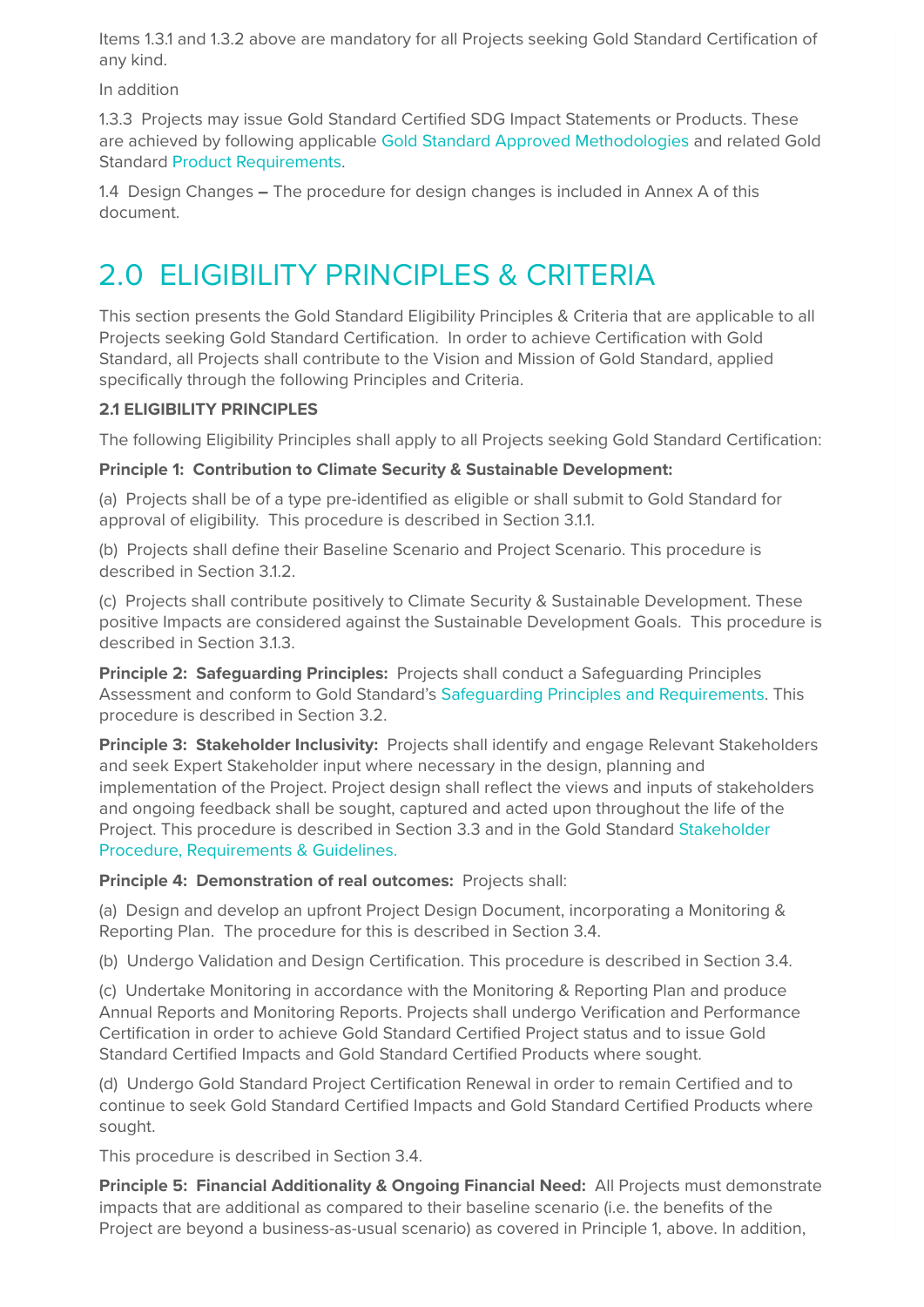Projects following certain Certification pathways (i.e. those seeking to use Certification to attract finance or issue market Products through the issuance of Gold Standard Certified Impact Products or Statements) shall demonstrate Financial Additionality and Ongoing Financial Need. This procedure is described in Section 3.5.

#### **2.2 GENERAL ELIGIBILITY CRITERIA**

The following General Eligibility Criteria shall apply to all Projects seeking Gold Standard Certification:

(a) **Types of Project:** Eligible Projects shall include physical action / implementation on the ground. Pre-identified eligible Project types are identified in Section 3.1.1.

(b) **Location of Project:** Projects may be located in any part of the world.

(c) **Project Area, Project Boundary and Scale:** The Project Area and Project Boundary shall be defined. Projects may be developed at any scale though certain rules, requirements and limitations may apply under specific Activity Requirements, Methodologies and Products.

In order to avoid double counting the Project shall not be included in any other voluntary or compliance standards programme unless approved by Gold Standard (for example through dual certification). Likewise Projects shall be ineligible if their Project Area overlaps with that of another Gold Standard or other voluntary or compliance standard programme of a similar nature or where the potential for double counting of impact exists (for example use of similar technology or practices through which the potential arises for double counting or misestimation of impacts amongst projects).

(d) **Host Country Requirements:** Projects shall be in compliance with host country's legal, environmental, ecological and social regulations.

(e) **Contact Details:** As part of the Project Documentation (see Section 3) the Project Developer shall provide the following information for all Project Participants:

- (i) name AND
- (ii) contact details AND

In case of an organisation:

(iii) the legal Design Certification number AND

(iv) documentation by the governing jurisdiction that proves that the entity is in good standing (defined as being a legal or other appropriate entity registered in or allowed to operate within the required jurisdiction and with no evidence of insolvency or legal/criminal notices placed against it or any of its Directors). Gold Standard retains the right (at its own discretion) to refuse use of the Standard where reputational concerns are highlighted.

(f) **Legal Ownership:** Full and uncontested legal ownership of any products that are generated under Gold Standard Certification, (for example carbon credits) shall be demonstrated. Where such ownership is transferred from project beneficiaries this must be demonstrated transparently and with full, prior and informed consent (FPIC).

Note that for certain Project types there is a requirement for full and uncontested legal title/tenure to be demonstrated. These are contained within specific Activity Requirements. All projects shall immediately report to Gold Standard any land title/tenure disputes arising.

(g) **Other Rights:** As well as legal title and ownership, the Project Developer shall also demonstrate where required uncontested legal rights and/or permissions concerning changes in use of other resources required to service the Project (for example, access rights, water rights etc.). Any known disputes or contested rights must be declared immediately to Gold Standard by the Project Developer and resolved prior to further Project implementation and certification in affected areas.

# 3.0 PROCEDURES & REQUIREMENTS

This Section describes the Requirements that shall be met for each of the Eligibility Principles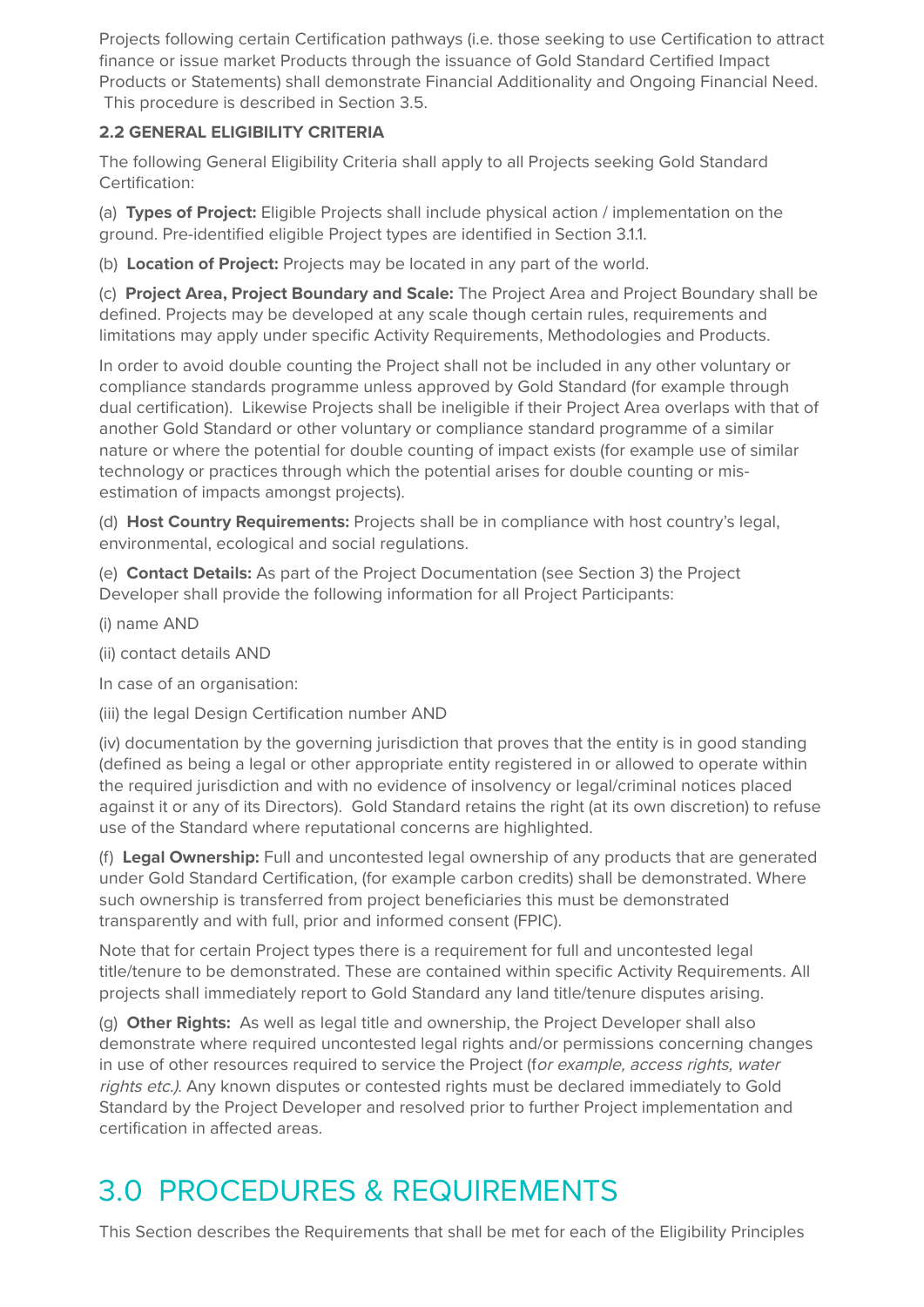described in Section 2.1. Each section describes the purpose, scope, applicability, Procedure and Requirements.

#### **3.1 PRINCIPLE 1: CONTRIBUTION TO CLIMATE SECURITY & SUSTAINABLE DEVELOPMENT:**

This section describes the Procedures and Requirements concerning Principle 1 – Contribution to Climate Security & Sustainable Development.

By successfully following the Procedures and Requirements in this Section, the outcomes are:

(a) The Project is demonstrated to either be of an eligible type under Gold Standard for the Global Goals or has sought and obtained approval from Gold Standard to proceed as a new Project type.

(b) The Project demonstrates its proposed contribution to the Sustainable Development Goals (SDGs), meaning at least an impact on SDG 13 plus two other Goals.

(c) The Project includes the above in its Project Documentation, including the Monitoring & Reporting Plan.

#### **3.1.1 Eligible Project Types**

3.1.1.1 A Project type is automatically eligible for Gold Standard Certification if there are Gold Standard published Activity Requirements and/or Gold Standard Approved Methodologies associated with it or as referenced in Gold Standard Product Requirements. These are published to the Gold Standard website and shall be followed where provided for a given Project type.

3.1.1.2 For Project types not currently published to the Gold Standard website, the Project Developer may submit to Gold Standard for approval. This shall be done at minimum as part of the Preliminary Review, though it is recommended to engage with Gold Standard earlier to establish the criteria and requirements for approval.

3.1.1.3 Project types applying for Gold Standard approval are referred to the Gold Standard Vision and Mission. The Project Developer shall demonstrate how the Project would contribute to these and how the Gold Standard for the Global Goals Requirements would be met in their application for approval.

3.1.1.4 In reviewing a new Project type for approval, Gold Standard may establish new Requirements to be met by the Project in order to achieve Gold Standard Design Certification and ongoing Project Certification. Where required, Gold Standard shall engage expert peer reviewers to establish these Requirements, at the Project Developer's expense.

3.1.1.5 Gold Standard does not support Project types associated with geo-engineering or energy generated from fossil fuel or nuclear, fossil fuel switch, or any project that supports, enhances or prolongs such energy generation. In certain cases, concerning energy efficiency involving fossil fuels (for example, LPG stoves), an exception is made. This is captured in the relevant Activity Requirements, Gold Standard Approved Methodologies and/or Product Requirements.

#### **3.1.2 Definition of Baseline and Project Scenarios**

3.1.2.1 The Project shall define both the Baseline and Project Scenarios. These are defined as follows:

#### (a) Baseline Scenario:

The Baseline Scenario is defined as the reasonable, conservative scenario that would exist in the absence of the project. While setting the Baseline Scenario, the Project Developer shall consider the relevant applicable legislation and how effectively these are enforced.

#### (b) Project Scenario:

The Project Scenario is defined as the scenario that will exist once the Project is implemented and operational.

(c) Note that while not defined as a scenario, a consideration of the implementation and decommissioning (where relevant) phases of the project is also an important requirement within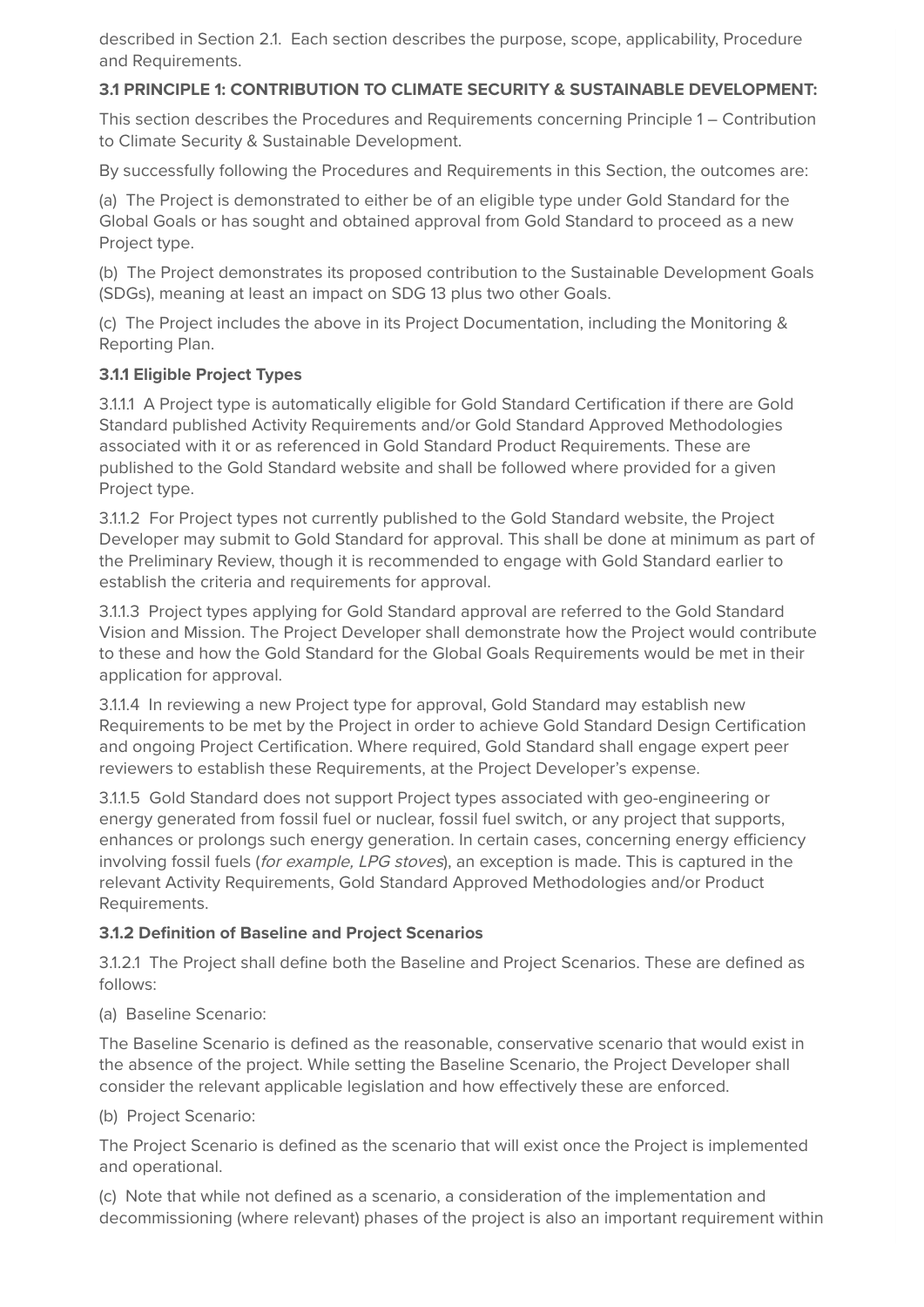the Safeguarding Principles and Stakeholder procedures.

3.1.2.2 The defined Baseline and Project Scenarios shall be included in the Project Design Document and used to inform the other Principles outlined in this Section. The Baseline Scenario is also reviewed as part of Certification Renewal.

3.1.2.3 In certain cases Gold Standard methodologies allow for a Suppressed Demand baseline scenario to be assumed. In such cases, the application of Suppressed Demand baseline is limited to Small Scale Projects (as defined in the relevant Activity Requirement and/or Methodology). Where a Suppressed Demand baseline is applied, it is not possible to 'stack' Gold Standard Certified SDG Impact Statements or Products as the definition of baseline may be contradictory.

#### **3.1.3 Contribution to Climate Security and the Sustainable Development Goals**

3.1.3.1 All Projects shall demonstrate a clear, direct contribution to sustainable development, defined as making demonstrable, positive impacts on at least three SDGs, one of which must be SDG 13 (defined as Emissions Reductions or Removals and/or Adaptation to climate change). These are referred to as SDG Impacts.

3.1.3.2 SDG Impacts shall be a primary effect – an intentional, direct effect of the project and shall not be 'one off' or an effect generated in design, construction, distribution or start-up or decommissioning of the Project.

3.1.3.3 The Project shall define its SDG Impacts and set monitoring indicators to be included in the Monitoring & Reporting Plan. The following procedure shall be followed:

(a) **Step 1:** Identify the broad list of potential SDG Impacts provided by the Project by comparing the Project Scenario to the Baseline Scenario (note that multiple baseline scenarios may be relevant depending on the SDG Impacts and/or methodologies followed). All SDG Impacts shall be demonstrated as making a positive effect beyond what would reasonably be expected to occur in the Baseline Scenario.

(b) **Step 2:** Based on the potential SDG Impacts identified in Step 1, select the minimum 3 (including climate security) that meet the Requirements stated in 2, above.

(c) **Step 3:** The Project Developer may choose from the following options to demonstrate SDG Impacts:

Option 1 – For any SDG Impact the Project Developer shall review the UN SDG Targets and Indicators from the relevant National SDG Indicators, or in their absence, the latest internationally adopted version or the latest version 'under consideration' where Indicators are not yet fully adopted. Select the three most relevant to the chosen SDG Impacts. Propose an Output Indicator, Quality Indicator and Justification Information that, combined, demonstrate how the Project positively impacts the chosen Sustainable Development Goal Indicator.

Option 2 – Follow a Gold Standard Approved SDG Tool for the demonstration of SDG Impact(s).

Option 3 – Follow a Gold Standard Approved Methodology, published or referenced via the Gold Standard website. These are typically used by Project Developers to achieve issuance of Gold Standard Certified SDG Impact Statements or Products.

(d) **Step 4 (where required):** For certain SDG Impacts, an Expert Stakeholder Opinion and Recommendation may be required – See 3.3.

(e) **Step 5:** Include the Output Indicator, Quality Indicator, Justification and Monitoring Approach or the monitoring parameters for Gold Standard Approved SDG Tools or Methodologies in the Project Design Document Monitoring Plan to inform future Monitoring Reports.

3.1.3.4 As per Step 3, Option C above any one or more of the minimum three SDG Impacts chosen by the Project Developer may be undertaken by following a Gold Standard Approved Methodology. By following and achieving Certification under this approach, the Project Developer may be issued with Gold Standard Certified Impact Statements or Products. These may either be selected from the existing Gold Standard Approved Methodologies available or the Project Developer may submit a methodology for review and approval by Gold Standard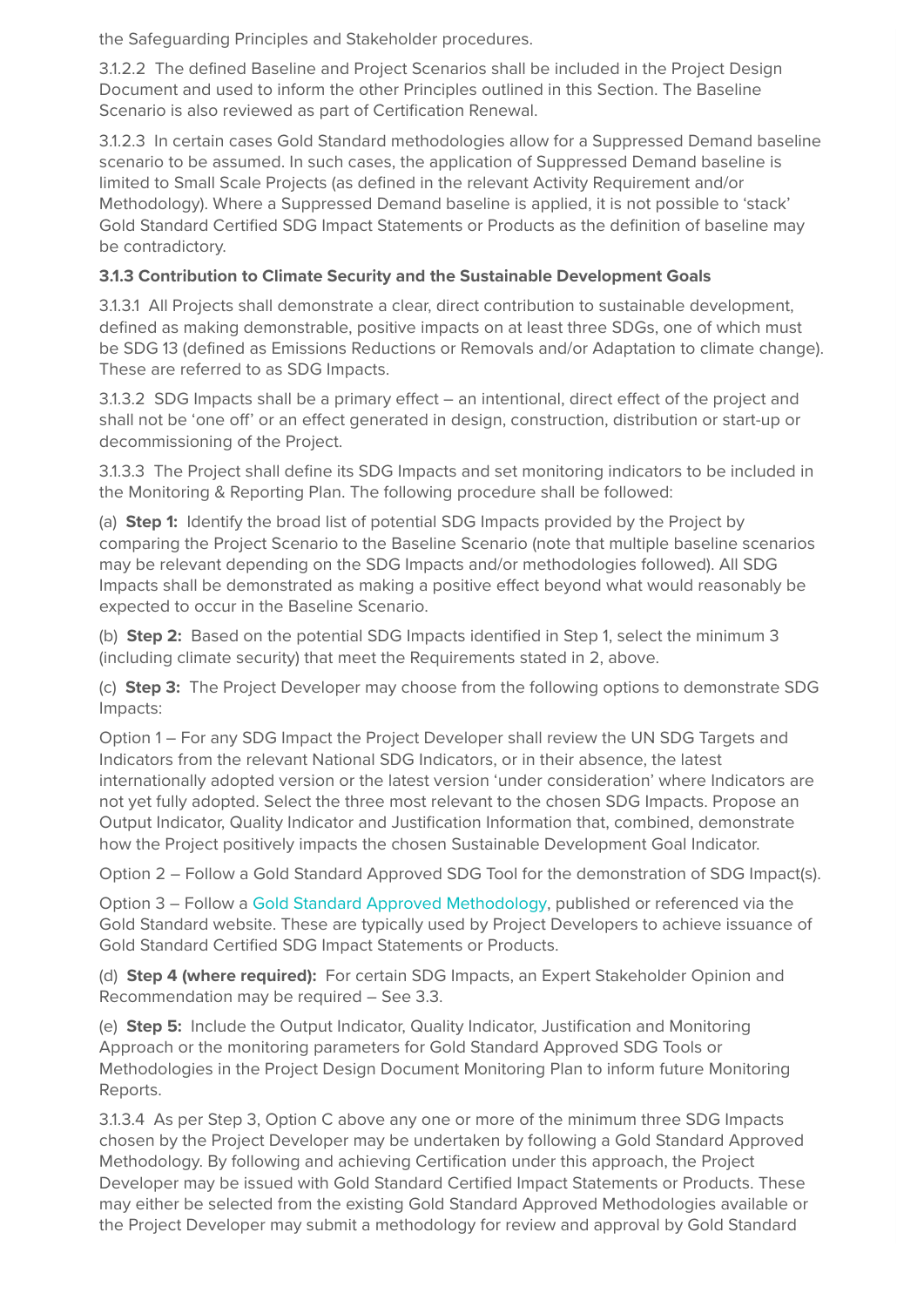where appropriate.

Before proposing a new methodology, the Project Developer shall discuss and agree this with Gold Standard prior to commencement of development. It is possible to develop a Project and a Methodology concurrently.

3.1.3.5 Projects shall seek Expert Stakeholder opinion and recommendation for certain SDG Impacts. Those SDGs requiring Expert Stakeholder opinion are pre-identified in specific Activity Requirements, though Gold Standard reserves the right to require an Expert Stakeholder comment or an adjustment of the SDG Impact claimed to safeguard credibility. For new project types, these shall be decided upon by Gold Standard prior to or during Preliminary Review. The Project Developer shall demonstrate that the Expert Stakeholder has confirmed that the impact is real and meets the Requirements of this section and that any recommendations have been considered and incorporated into the Project design.

#### 3.1.4 Process:

3.1.4.1 For Stakeholder Consultation – See the Gold Standard Stakeholder Consultation Procedure, Requirements & Guidelines

3.1.4.2 Preliminary Review – The proposed SDG Impacts shall be provided in the Key Project Information and drafted so far as possible in the Project Design Document and Monitoring & Reporting Plan.

3.1.4.3 Validation – The proposed SDG Impacts shall be fully incorporated into the Project Design Document with evidence provided as per Section 3.1.3, above. The proposed parameters as per 3.1.3.3 (e), above shall be included in the Monitoring & Reporting Plan.

Verification: The Monitoring Report shall include reporting on the positive SDG Impacts and associated monitoring parameters.

#### **3.2 PRINCIPLE 2: SAFEGUARDING PRINCIPLES**

This section describes the Requirements concerning Principle 2 – Safeguarding Principles.

By successfully following the Procedures in this Section the outcomes are:

(a) The Project completes a Safeguarding Principles Assessment as per the Gold Standard Safeguarding Principles & Requirements to define the relevance of the different Requirements to the Project (note, further guidance is also provided in specific Activity Requirements).

(b) The Project demonstrates how all relevant Requirements will be met.

(c) The above is included in the Project Design Document, including the Monitoring & Reporting Plan.

#### **3.2.1 Safeguarding Principles Procedure**

3.2.1.1 Referring to the Gold Standard Safeguarding Principles & Requirements document – all Projects shall undertake an upfront assessment against the Gold Standard Safeguarding Principles and implement their Project in accordance with the stated Requirements. The assessment shall apply to the Project Scenario, though certain Assessment Questions and Requirements involve a comparison to the Baseline Scenario(s) and/or the implementation or decommissioning phases of a Project.

3.2.1.2 All Safeguarding Principles and Requirements shall apply to all Projects (including those noted as Not Relevant below); however, in order to make the Assessment more practical, the Assessment in combination with specific Activity Requirements shall define the Requirements per Assessment Question that are answered:

(a) **'Yes'** – Meaning that the risk or expected issue identified in the Assessment Question is relevant to the Project and context. The Requirements shall apply and adherence shall be demonstrated. They must be included in the Monitoring & Reporting Plan and future Monitoring Reports.

(b) **'Potentially'** – Meaning that the risk or expected issue may be relevant at some point in the Project's cycle but is not necessarily relevant now and/or may never arise. The Requirements apply but the Project Developer may justify why these Requirements do not need to be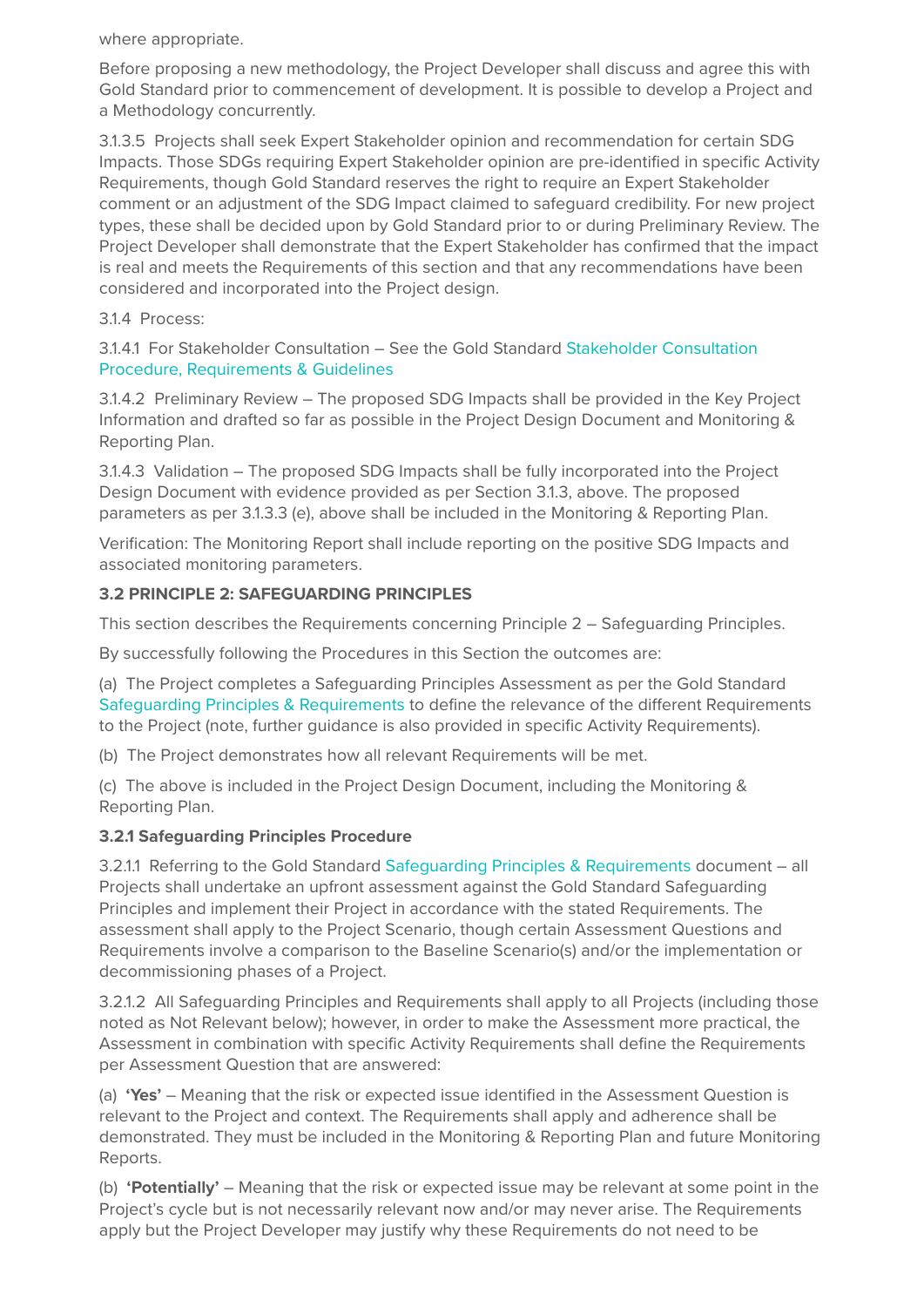demonstrated as being met.

(c) **'No'** – Meaning that the risk or expected issue is not relevant to the Project. Justification shall be provided to support this conclusion, with evidence provided where required.

3.2.1.3 A number of Safeguarding Principles require the opinion and recommendations of an Expert Stakeholder. These are pre-identified in the Safeguarding Principles Procedure and in specific Activity Requirements.

#### 3.2.2 Process

3.2.2.1 For Stakeholder Consultation – See the Gold Standard Stakeholder Procedure, Requirements & Guidelines

3.2.2.2 Preliminary Review – A draft Safeguarding Principles Assessment shall be provided, so far as possible, in the Project Design Document.

3.2.2.3 Validation – The Safeguarding Principles Assessment and evidence of conformity to the associated Requirements shall be included in the Project Design Document, including the proposed monitoring parameters in the Monitoring & Reporting Plan. The Monitoring & Reporting Plan shall capture any Safeguarding Principle Requirements parameters that are required to be monitored and reported upon and/or reassessed in future, in line with the Gold Standard Safeguarding Principles procedure. This shall be used to inform the ongoing Monitoring Reports and Verification and Performance Review processes.

3.2.2.4 Verification: The Monitoring Report shall include reporting on Safeguarding Principles and Requirements and the associated monitoring parameters.

#### **3.3 PRINCIPLE 3: STAKEHOLDER INCLUSIVITY**

This section describes the Procedures and Requirements concerning Principle 3 -Stakeholder Inclusivity. Further information is provided in the Gold Standard Stakeholder Consultation Procedure, Requirements and Guidance document.

By successfully following the Procedures and Requirements in this Section, the outcomes are:

(a) The Project demonstrates how it has identified, engaged and consulted with Relevant Stakeholders. Where required, Expert Stakeholders are engaged in the process.

(b) The Project demonstrates the records of the consultation and how the outcomes of consultation have positively influenced the Project design and implementation.

(c) The Project demonstrates that stakeholder concerns have been addressed and any disputes have been resolved.

(d) The Project demonstrates that an appropriate system for the ongoing capture, recording and responding to stakeholder concerns is developed.

(e) The above is captured in the Project Design Document, including the Monitoring & Reporting Plan.

#### **3.3.1 Stakeholder Engagement & Consultation**

3.3.1.1 All Projects shall conduct Stakeholder Consultation and ongoing engagement process in line with the Gold Standard Stakeholder Consultation Procedure, Requirements & Guidelines. This shall be carried out in line with the Gold Standard Stakeholder Consultation & Engagement Procedure Requirements & Guidelines.

3.3.1.2 The Project Developer shall identify and inform all relevant (local, affected and interested) stakeholders, including relevant local and national authorities, the Gold Standard Secretariat and all Gold Standard NGO Supporters active in the host country of the Project.

3.3.1.3 The Stakeholder Consultation shall be conducted prior to the start date of the Project (see Section 3). If the Consultation is conducted after the start date, the Project Developer shall provide further explanation of how comments received during the Consultation are taken into account and implement a Grievance Mechanism in line with the Gold Standard Stakeholder Consultation & Engagement Procedure Requirements & Guidelines.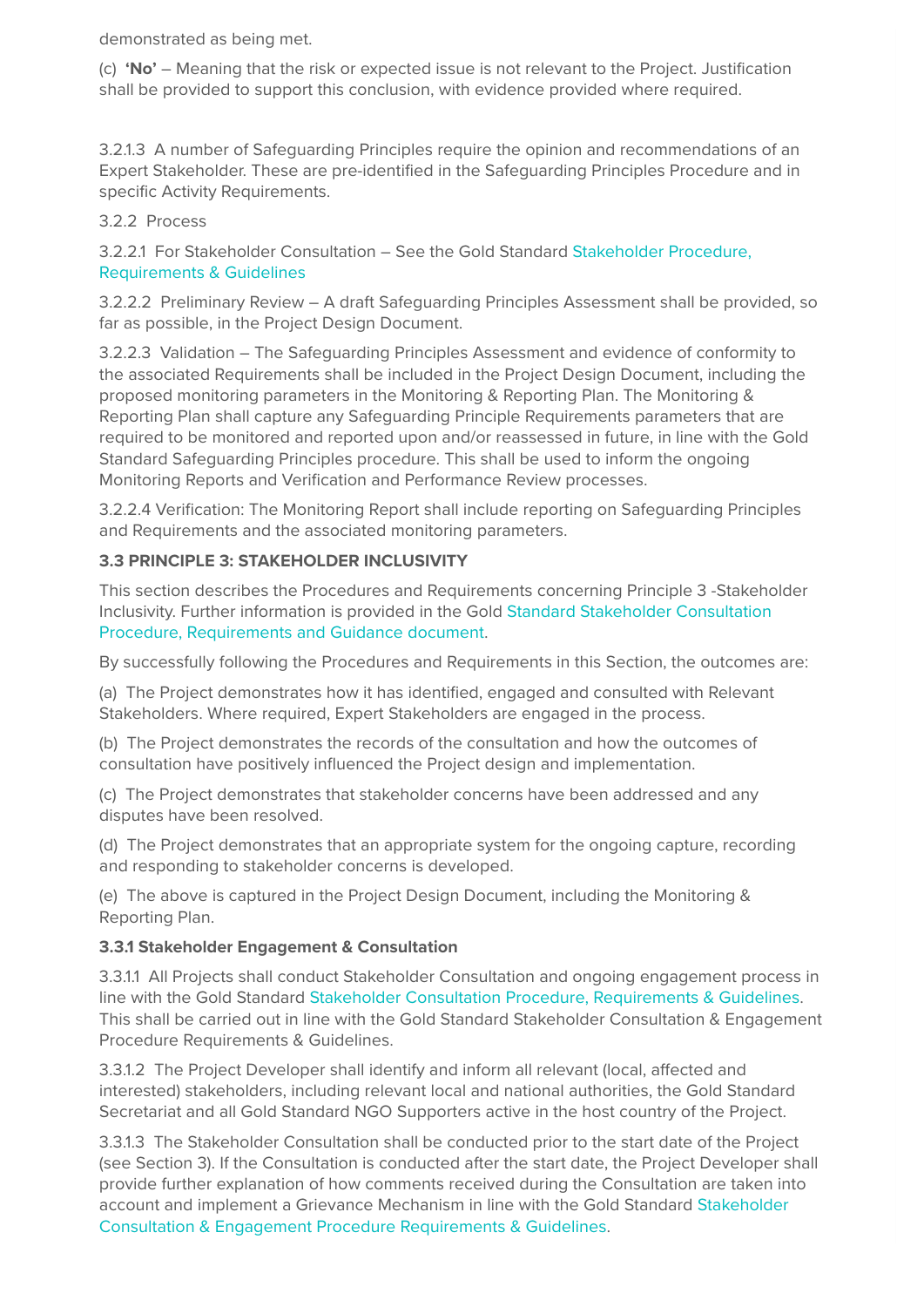3.3.1.4 The Stakeholder Consultation shall include at least one public in-person meeting and one Stakeholder Feedback Round of 2 months. These shall be open to anyone wishing to attend and shall be conducted in accordance with the Gold Standard Stakeholder Consultation & Engagement Procedure Requirements & Guidelines.

3.3.1.5 The Project Developer shall share the information on Project, its objective, scale and duration, contribution to sustainable development and safeguards reports the to ensure that stakeholders are actively involved in the Project from the beginning thus enabling stakeholders to influence the Project design and implementation.

3.3.1.6 In addition to seeking the views of relevant (interested and affected) stakeholder inputs, certain Safeguarding Principles and SDG Impacts may require the opinion and recommendations of Expert Stakeholders (these are stated in specific Activity Requirements or in the Safeguarding Principles Procedure). These may be sought any time during the Project design and consultation but it is recommended that they are sought during the 1<sup>st</sup> phase of consultation. It is a requirement that the Project demonstrate how the opinions and recommendations of Expert Stakeholders are incorporated into the Project design.

3.3.1.7 Where a given Safeguarding Requirement, SDG Impact or other topic requires the input of an Expert Stakeholder, they shall be appointed directly by the Project Developer. Expert Stakeholders shall be demonstrated to be fully independent of the Project and the Project Developer and to confirm in writing to Gold Standard that they have no Conflict of Interest or other financial interest in the Project, Project Developer or associated organisations. Expert Stakeholder advice shall be provided with the Project Documentation and shall be unedited.

3.3.1.8 Expert Stakeholders are not necessarily required to attend face-to-face consultation meetings but must be provided with sufficient information to form opinions and recommendations concerning the Project. This shall be provided in the form of written feedback that must be provided for Validation along with evidence as to how the feedback has been addressed and incorporated into the Project design.

3.3.1.9 Where the GS-VVB and/or Gold Standard deem it necessary, further queries shall be raised with the Expert Stakeholder who shall be retained by the Project Developer accordingly.

3.3.1.10 The Project shall have a formal input, feedback and grievance mechanism in place in accordance with Stakeholder Procedure and Guidelines. This mechanism shall be described during the Stakeholder Consultation and in line with the Gold Standard Stakeholder Consultation & Engagement Procedure Requirements & Guidelines.

#### 3.3.2 Process:

3.3.2.1 Preliminary Review: A report of the Consultation process, including consultation feedback and how this was incorporated into the design of the Project, shall be included in the Project Design Documentation and the Monitoring & Reporting Plan. These shall be included for submission for Preliminary Review.

3.3.2.2 Validation: As per Preliminary Review, report shall be fully complete.

3.3.2.3 The Monitoring Report shall include an update on stakeholder feedback received during the period and any actions taken in response. It shall also review the relative successes and failures of the ongoing stakeholder feedback mechanism and any proposals for improvement.

#### **3.4 PRINCIPLE 4: DEMONSTRATION OF REAL OUTCOMES**

This section describes the Procedures and Requirements concerning Principle 4 – Demonstration of Real Outcomes. This Principle represents the Gold Standard Project cycle and the timescales and frequency for Certification.

By successfully following the Procedures and Requirements in this Section the outcomes are:

(a) The Project develops Project Documentation, including Key Project Information, Project Design Document and Monitoring and Reporting Plan.

(b) The Project achieves Design Certification by engaging a GS-VVB and undergoing Validation and Design Certification Review.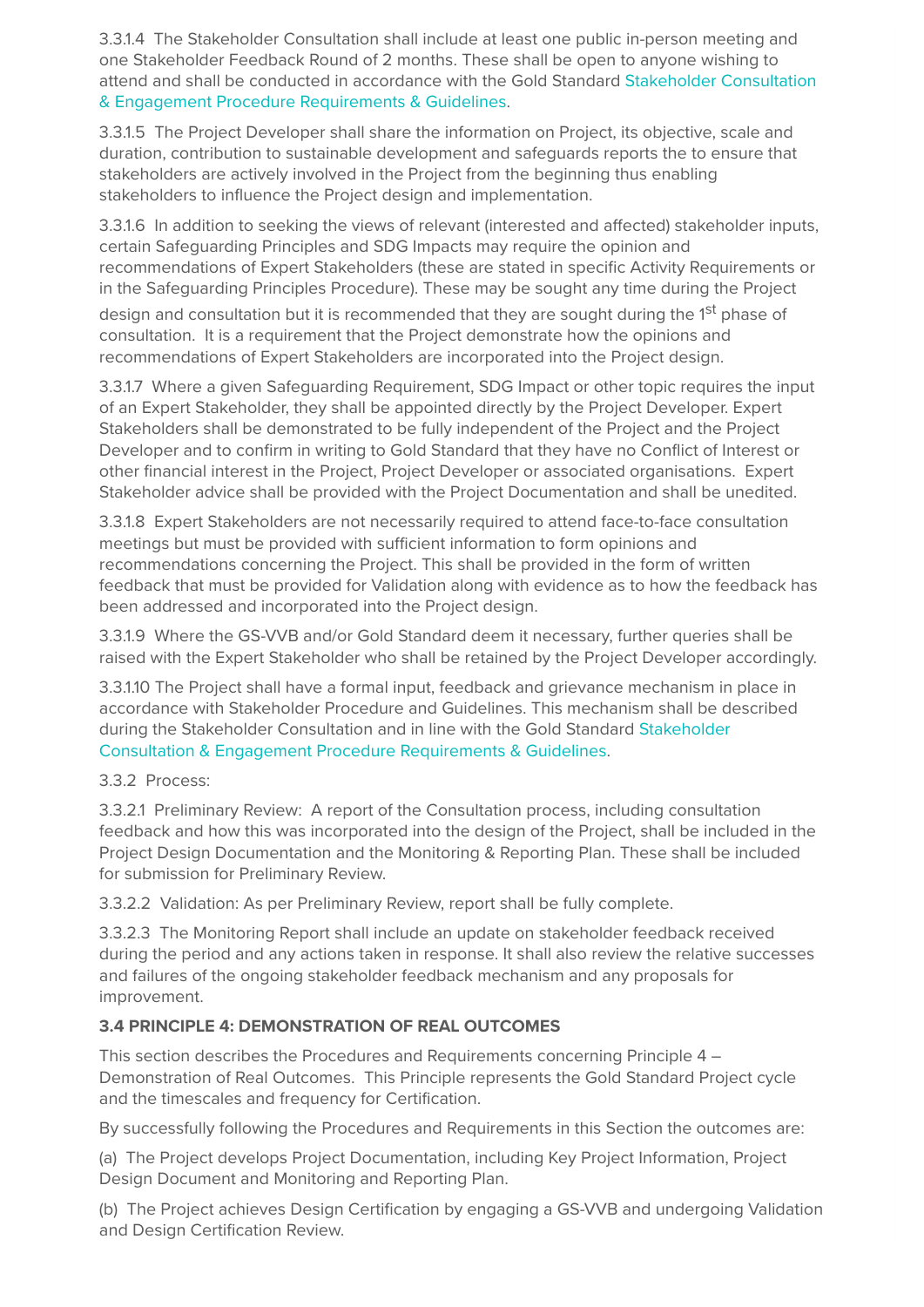(c) The Project provides ongoing Annual Reporting.

(d) The Project achieves Performance Certification and Issuance by engaging a GS-VVB and undergoing Verification and Performance Review.

(e) The Project undergoes Design Certification Renewal every five years.

#### **3.4.1 Gold Standard Project Cycle**

3.4.1.1 Gold Standard for the Global Goals Project Certification is based on a 5 year renewable cycle, with key features as follows:

– All Projects must LIST with the Gold Standard by undertaking a Preliminary Review and uploading Key Project Information, draft Project Design Document and completed Stakeholder Consultation Report.

– Projects may then seek GOLD STANDARD PROJECT DESIGN CERTIFICATION with Gold Standard by successfully completing Validation (within 2 years of the date of Listing) and subsequent Project Design Review.

– Projects attaininig Gold Standard Certified Design status then enter a 5 year renewable cycle wherein for each five year period they must undergo Verification and Performance Review to achieve GOLD STANDARD CERTIFIED PROJECT status and where sought ISSUANCE OF GOLD STANDARD CERTIFIED IMPACT STATEMENTS AND PRODUCTS.

– To retain this status at the 5th year, Projects must undergo PROJECT CERTIFICATION RENEWAL by updating information and baseline.

– The number of Verifications/Performance Certifications in a 5 year cycle is not limited although it must take place at least once, no later than two years post-Project implementation or Design Certification, whichever is later. In case of Project Certification Renewal, it must take place no later than two years post certification renewal.

– The maximum number of Project Certification Renewals and whether a certain number or automatic or reduced in scope is governed by individual Activity Requirements and/or Product Requirements. In the absence of any such stated Requirement, a Project is limited to one Renewal (i.e. maximum 10 years Certification).

– Specific requirements apply in areas such as conflict and emergency zones as per Annex B of this document.



3.4.1.2 The following process flow shows the Project Cycle for a typical Project Certification: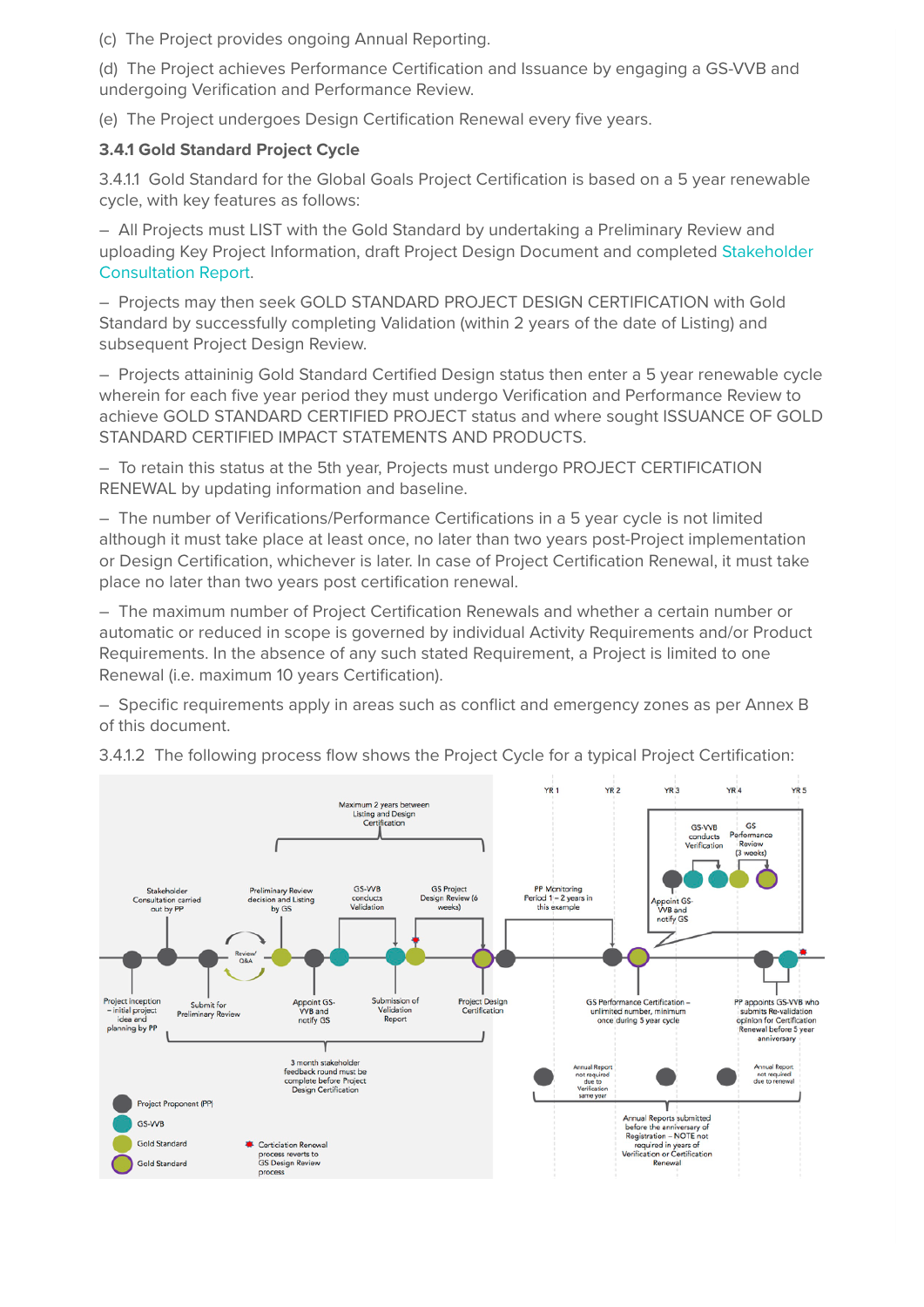### **3.4.2 Development of Monitoring and Reporting Plan**

3.4.2.1 Projects shall produce a Monitoring & Reporting Plan as part of the Project Design Document that includes a detailed approach to the following:

(a) Monitoring and reporting of parameters identified for positive SDG Impacts.

(b) Monitoring and reporting of parameters associated with any Requirements and reassessments highlighted by the Safeguarding Principles Assessment.

(c) Monitoring and reporting of Stakeholder Engagement, feedback, grievances and any action taken, including as recommended by any Expert Stakeholder.

(d) Any monitoring requirements and parameters in any Gold Standard Approved Methodology, Tool and/or Product Requirements selected.

3.4.2.2 For each monitored parameter from 1(a) to 1(d) above the following information shall be provided in the Monitoring Plan:

(a) Metric or variable that shall be monitored and reported.

(b) Frequency of monitoring and reporting against each parameter.

(c) Method of collection of information and identification and details of the organisation or individuals involved in the collection.

(d) Any quality control approaches for the proposed data collection and reporting.

(e) Any ethical restrictions on the collection and/or reporting of collected information.

3.4.2.3 The Project Monitoring & Reporting Plan shall be presented as part of the Project Documentation for Validation and shall form the basis of ongoing Monitoring Reports that shall be presented for Verification.

#### **3.4.3 Project Start Date**

3.4.3.1 **Project Start Date:** The Project start date shall be the earliest date on which the Project Developer has committed to expenditures related to the implementation of the Project. This does not include the purchase or option to purchase the land upon which a Project is intended to take place.

3.4.3.2 Examples of start date may be the date on which contracts have been signed for equipment or construction/operation services required for the Project. Minor pre-Project expenses, such as the contracting of services /payment of fees for feasibility studies or preliminary surveys, shall not be considered in the determination of the start date as they do not necessarily indicate the commencement of implementation of the Project.

3.4.3.3 Note that the Project start date definition and requirements may differ under certain Activity or Product Requirements.

#### **3.4.4 Preliminary Review**

3.4.4.1 The Preliminary Review is conducted once at the outset (i.e., at an early stage of project design and before Listing on the Gold Standard Registry, see below) of a Project. During the Preliminary Review, Gold Standard conducts a desk review of the Key Project Information and Draft Project Design Document. This review considers whether the Project has the potential to conform to the Gold Standard Requirements and may therefore progress to Listed status.

3.4.4.2 The Preliminary Review includes a desk review of Project Eligibility Principles as well as Methodology applicability amongst other matters, based on the Key Project Information, draft PDD and Stakeholder Consultation Report. It involves one of the pathways below, dependent on the type of activity. Gold Standard shall decide which pathway a Project is required to undertake, though guidelines are provided as follows:

(a) Pathway 1 – This pathway is for regular and retroactive cycle, eligible project types unless otherwise stated in the Activity Requirements. Note that certain Project Types require certain details to be checked and resolved more thoroughly during the Completeness Check pathway. These are stated in the Activity Requirements.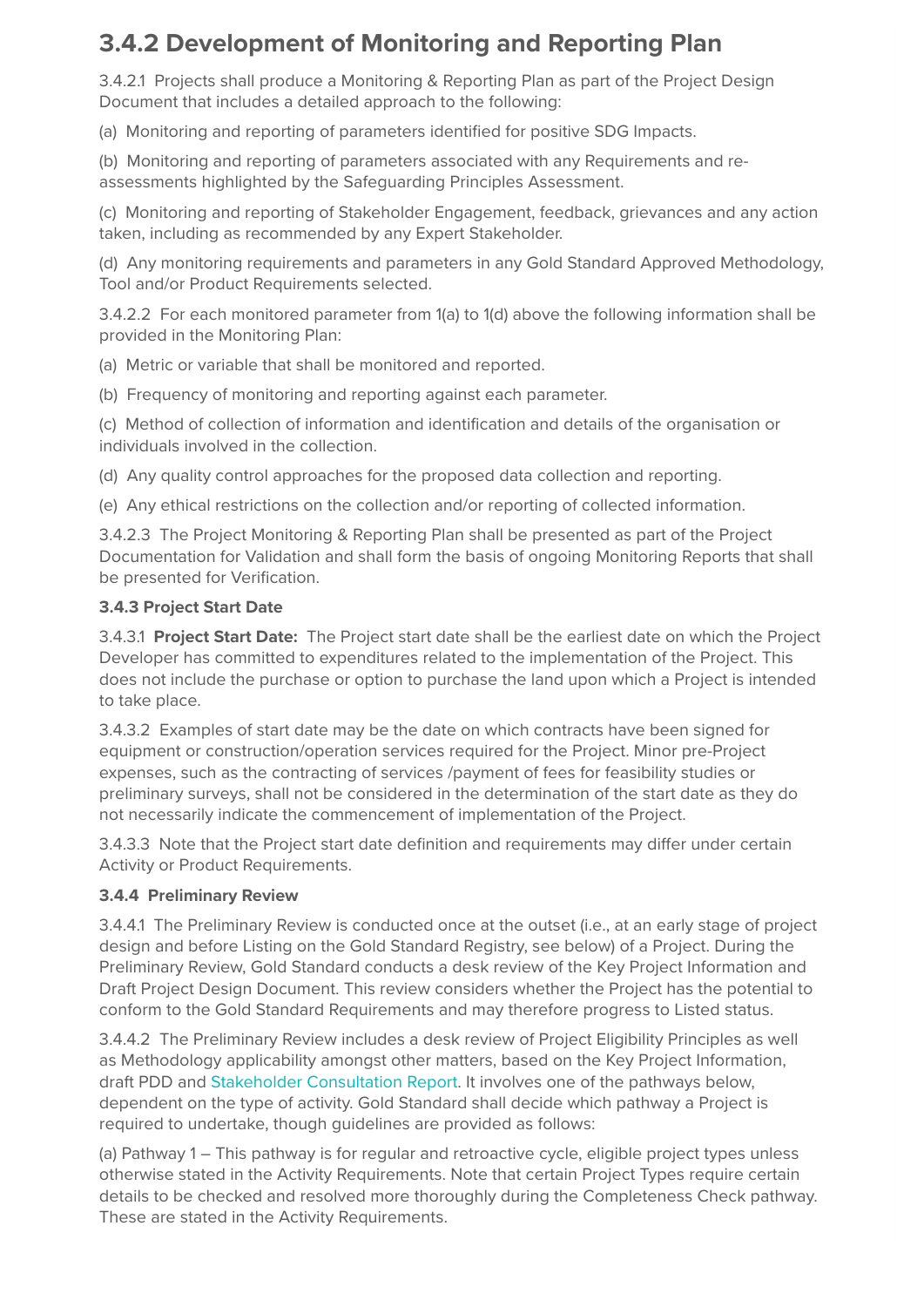(b) Pathway 2 – Detailed Preliminary Review – In this pathway, Gold Standard conducts a more thorough check of the documentation. The application of a Detailed Preliminary Assessment is at the discretion of Gold Standard, though typically is required for early users of a new Project Type, Methodology or Product. The Detailed Preliminary Review period is 4 weeks, conducted by Gold Standard.

3.4.4.3 CARs/FARs/OBs may be raised during this review that must be addressed during Validation. However, matters pertaining to Eligibility Principles shall be addressed prior to Listing. The Completeness Check pathway consists of a Preliminary Review period of 2 weeks, conducted by Gold Standard.

3.4.4.4 The Preliminary Assessment starts when the Project Developer has:

(a) signed and submitted the 'Terms and Conditions,' AND

(b) submitted the Project Documentation (see 6, below), AND

(c) paid the fee for the Preliminary Review where required.

3.4.4.5 The outcome of the Preliminary Review may be:

(a) a successful Review without any likely or potential CARs, FARs or OBs identified, OR

(b) a successful Review with likely or potential CARs, FAR s or OBs identified but that are not required to be resolved prior to Listing, OR

(c) an unsuccessful Review with at least one potential NC identified.

With either outcome 5.a or 5.b the Project may progress to Listing, as per Section 3.4.5, below.

3.4.4.6 The minimum requirements for submission of Project Documentation includes Key Project Information and a substantially completed Project Design Documentation submission that captures:

(a) Fully completed details required under Section 2 – Eligibility Criteria.

(b) A Stakeholder Consultation Report as defined under the Stakeholder Procedure, Requirements & Guideline.

(c) A substantially completed Safeguarding Principles Assessment (meaning the majority completed, including any key matters that relate to the project type or context) including any Expert Stakeholder opinions and recommendations.

(d) Defined SDG Impacts including any Expert Stakeholder opinions and recommendations sought.

(e) Confirmation of certification pathway and any Gold Standard Approved Methodologies and Product Requirements followed including a demonstration of Financial Additionality where required.

(f) A draft Monitoring Plan.

3.4.4.7 During the Preliminary Review step, Gold Standard may identify any further matters that require Expert Stakeholder opinion and recommendations not already pre-identified.

3.4.4.8 The Preliminary Review is intended as a guide to the Project Developer and does not represent a Certification review or result in Certification. It does not guarantee that a Project shall be successful in Validation or Design Certification or ongoing Verification and Performance Review. Neither does it guarantee that further issues or alternative interpretation will arise later. The CARs, OBs and FARs are indicative only; further matters may be raised or interpreted differently by the GS-VVB and/or Gold Standard during the Project Cycle.

#### **3.4.5 Listing**

3.4.5.1 With a successful Preliminary Review, the Project will obtain 'Listed' status in the Gold Standard Registry. This means that:

(a) The Key Project Information, draft Project Design Documentation and supporting documentation are made publicly available, AND

(b) The Project Developer may promote the Project according to the Gold Standard Claims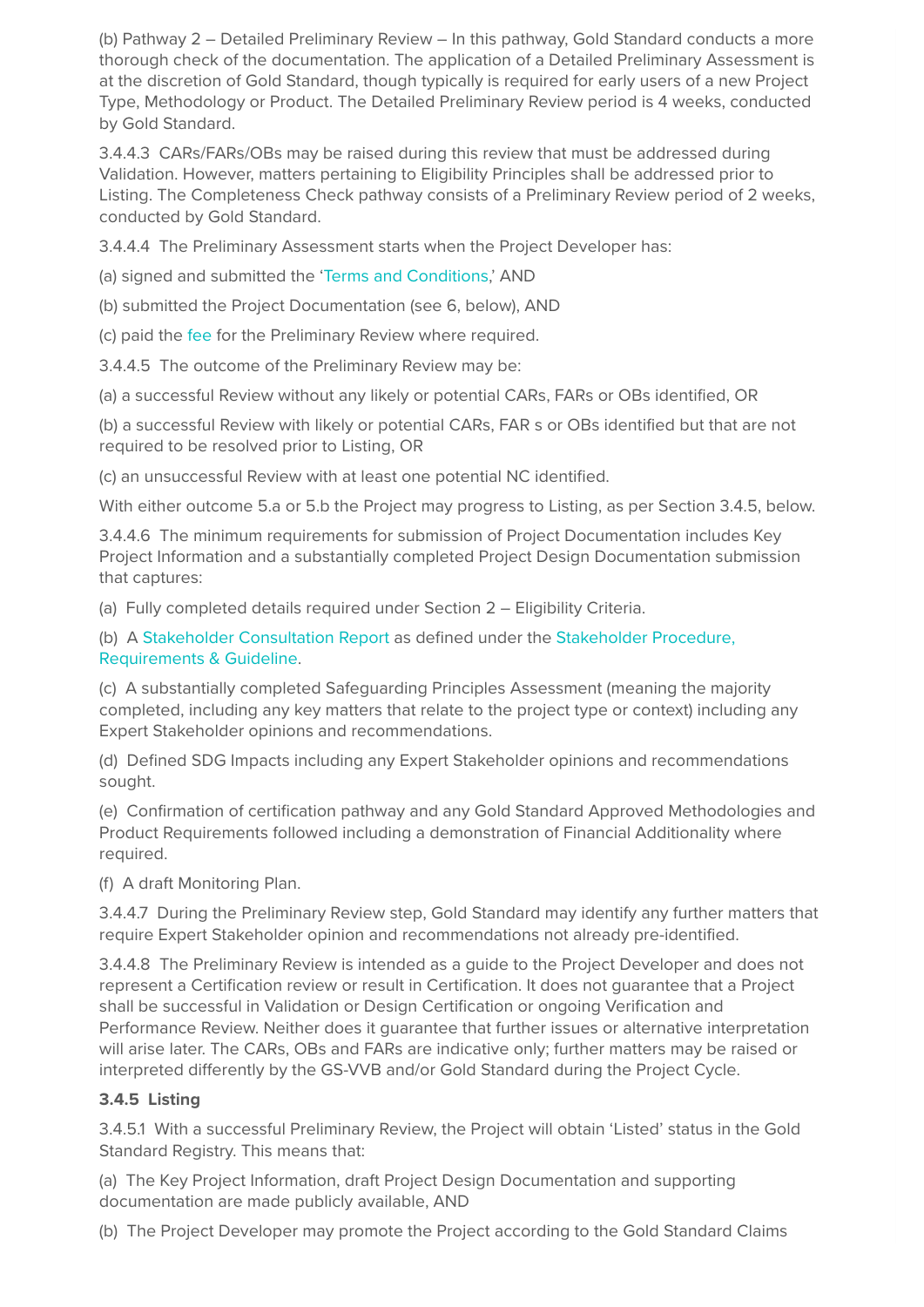Guideline as appropriate for Listed status Projects.

(c) The Project may proceed to Validation.

3.4.5.2 Listed status does not constitute or convey Certification and does not provide any guarantee that the Project will ultimately achieve Certification.

#### **3.4.6 Validation and Project Design Certification:**

3.4.6.1 Validation is conducted by a GS-VVB who assesses the up-front design and monitoring plan for a Project against the Eligibility Principles, Criteria and Requirements. This includes Validation of:

(a) The Project Documentation including the Project Design Document and Monitoring & Reporting Plan, including any updates to the Key Project Information since Listing.

(b) Any supporting information required by any aspect of Gold Standard or included by the Project Developer as containing evidence of conformity to all applicable Gold Standard Requirements.

3.4.6.2 Following Listing, a Project may proceed to Validation and finally Design Certification of the Project by Gold Standard.

3.4.6.3 The Project shall complete Validation (defined as the date of submission of Validation Report by the GS-VVB) within two years of successfully completing Preliminary Review.

3.4.6.4 Validation shall be carried out by a GS-VVB. The GS-VVB shall be appointed directly by the Project Developer, selected from the list of approved GS-VVBs, eligible for the Project type and pathway proposed. The GS-VVB appointment shall include for responding to clarifications, queries, OBs, FARs and CARs raised by Gold Standard during Design Certification Review.

Validation begins when:

(a) The Project Developer has contracted an eligible, approved GS-VVB, AND

(b) The Project Developer has submitted full Project Documentation and Supporting Documents to the GS-VVB, AND

(c) The Project Developer has notified Gold Standard of the commencement of Validation and the indicative date for completion and submission.

3.4.6.5 Validation ends when the GS-VVB has conducted a site visit and submitted a complete Validation Report, with no open NCs and/or CARs in the opinion of the GS-VVB, to Gold Standard.

3.4.6.6 Following submission of the Validation Report by the GS-VVB and payment of any relevant fee by the Project Developer, Gold Standard conducts a Project Design Review of the Project Documentation and Validation Report. During the Project Design Review the Project Documentation is also open to Technical Advisory Committee and NGO Supporter comment.

3.4.6.7 The Project Design Review period concludes at the later of either 4 weeks post commencement of review or when all CARs are closed. The services of the GS-VVB shall be retained by the Project Developer to respond to clarification requests and CARs raised by Gold Standard and until the conclusion of the Project Design Certification decision.

3.4.6.8 The date of Design Certification is the last day of the Project Design Review period, even if the review itself extends beyond this date (i.e., the date of Project Design Certification is retrospectively confirmed).

3.4.6.9 The positive conclusion of the Design Review period shall result in Gold Standard Design Certification status.

This means that:

(a) The Project Design Document, supporting documentation, Monitoring & Reporting Plan and final Validation Report shall be made public (unless otherwise agreed with Gold Standard, for example in the case of commercially or personal security sensitive information).

(b) The Project becomes eligible for Verification and Performance Certification.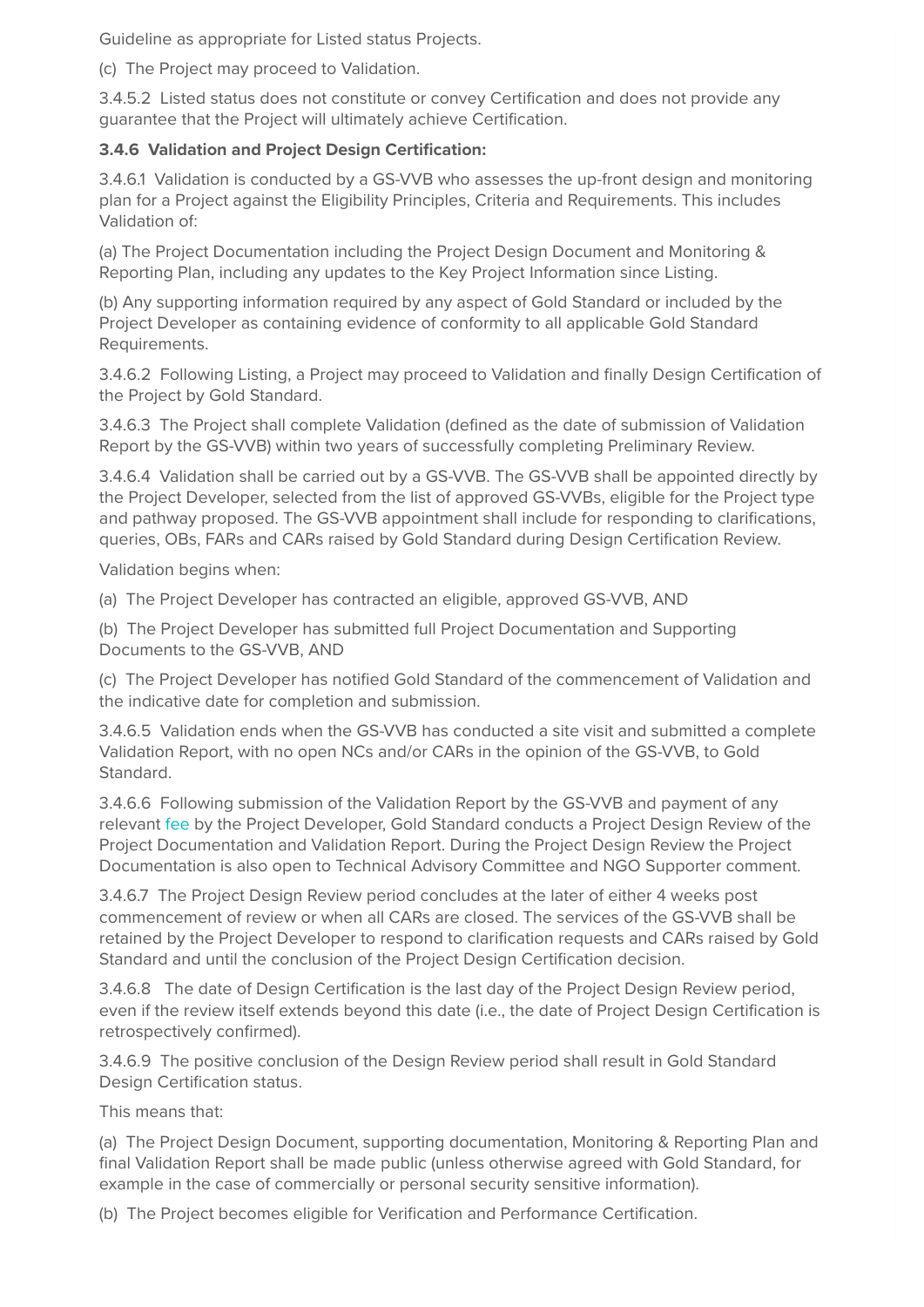(c) The Project Developer may promote the Project according to the Gold Standard Claims Guidelines as appropriate for Gold Standard Certified Project Design status Projects.

#### **3.4.7 Regular vs Retroactive:**

3.4.7.1 Project Design Certification may take place under a Regular or Retroactive procedure.

3.4.7.2 Regular Projects are those where the Stakeholder Consultation (according to Gold Standard Stakeholder Guidelines) meeting has taken place prior to the Project Start Date. The report of the Stakeholder Meeting shall be submitted to Gold Standard within three months of the event (though this date may be after the Project Start Date).

3.4.7.3 Retroactive Project Design Certification may be sought for Projects where the Project Start Date has already occurred prior to the application for Gold Standard Design Certification (defined as date of first submission of Preliminary Review information to Gold Standard).

3.4.7.4 Retroactive Projects shall submit for Preliminary Review within 1 year of the Project Start Date.

3.4.7.5 For certain Methodologies and Gold Standard Certified Impacts, the Requirements for Retroactive Project Design Certification may differ. Likewise, some Product Requirements require Prior Consideration of revenues in order to be eligible to receive an Issued Product and may limit or extend the maximum period of Certification prior to Project Design Certification.

#### **3.4.8 Combining Project Design Certification and first Performance Certification:**

3.4.8.1 Project Developers may choose to combine Validation and Design Certification with their first Verification and Performance Review. The GS-VVB may combine site visits/consider their Reports concurrently. This may occur where the Project Start Date is prior to the envisaged Design Certification Date.

3.4.8.2 Design Review and concurrent Performance Review commences when the GS-VVB submission of positive Validation and Verification Reports (i.e., with no open NCs or CARs) concurrently to Gold Standard.

3.4.8.3 Following receipt of the GS-VVB Reports, Gold Standard shall carry out a 6 week review period that covers both the Project Design and the Performance Review, in line with the Design Review procedure noted in 3.4.6.

3.4.8.4 Successful conclusion of concurrent Certification shall lead to both Project Design Certification and Performance Certification (and any issuance) taking place concurrently.

#### **3.4.9 Annual Reporting**

3.4.9.1 Projects shall provide transparent, annual update reports. Reports shall be published and notified to Gold Standard within 12 months of the date of Project Design Certification and every subsequent 12 month period thereafter. It is not required for years when a Verification is completed. Failure to provide Annual Reports as required shall result in the de-Certification of the Project.

3.4.9.2 The Project Developer shall produce an Annual Report (and submit to Gold Standard) that shall be made publicly available to access to stakeholders identified in Stakeholder Consultation. The Annual Report is not published to the Gold Standard Registry.

3.4.9.3 The Annual Report shall focus on information since the last Annual Report or Verification Report as appropriate. It shall include:

(a) A summary of the recent activities, events and actions related to the Project,

(b) A clear statement on how stakeholders may provide inputs/grievances,

(c) A list of all inputs/grievances that have been received since the last Annual Report together with their respective answers/actions,

(d) Any incidents or events that may impact the Outcomes/Impacts delivered to date (in terms of loss) or the ongoing Performance of the Project,

(e) Any legal contest or dispute that has arisen,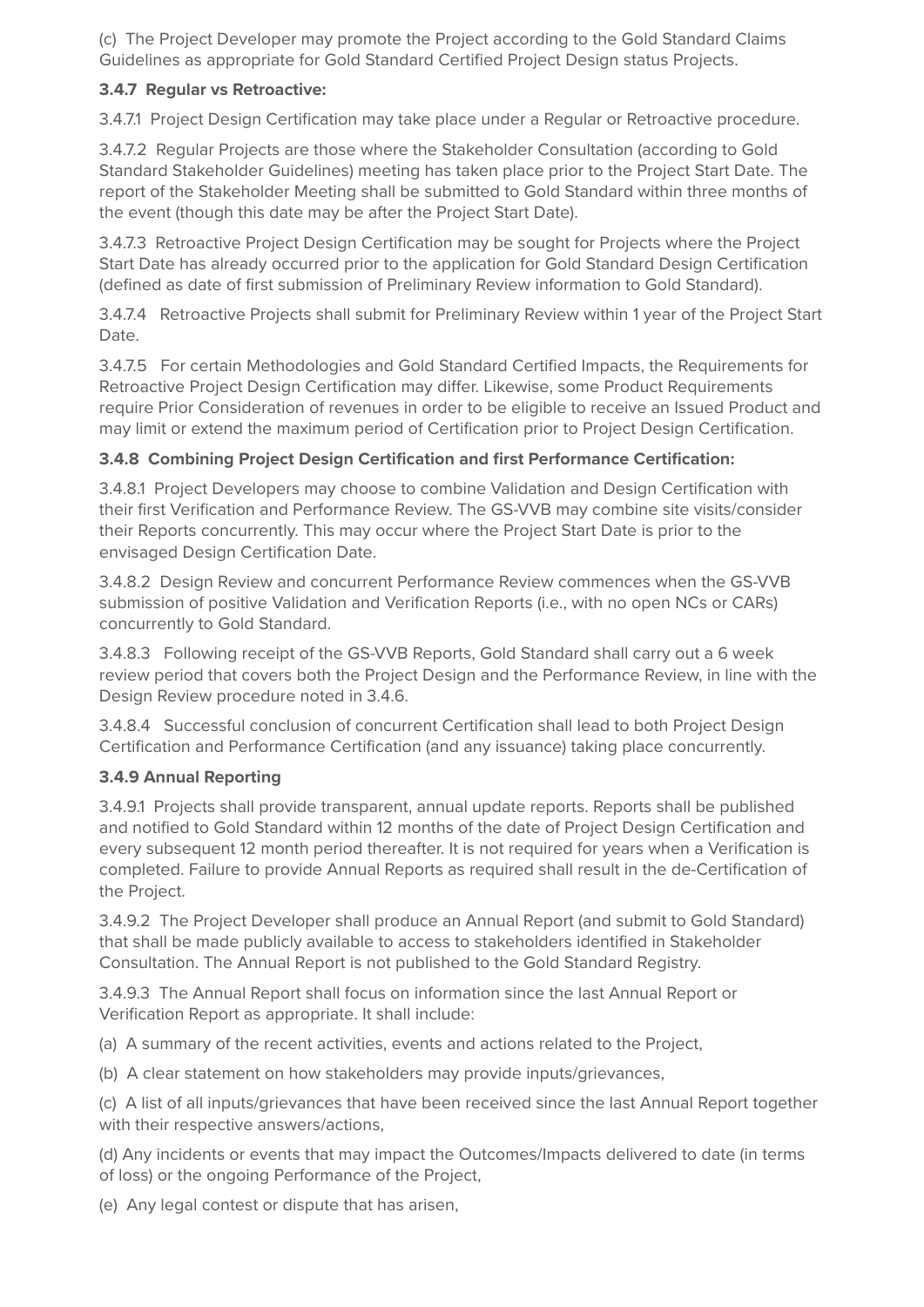(f) Any updates to the Key Project Information, Project Design Document, Monitoring & Reporting Plan and any other supporting documentation,

(g) A brief descriptive summary of all monitoring information collected during the year,

(h) A list of stakeholders (with contact details) who will receive the 'Annual Report'

(i) Any update of the 'Project Participants & Secured Titles' (in case of changes)

3.4.9.4 The Project Developer shall attest to the accuracy of the information provided by its signature on the Annual Report. The signatory shall be an individual with legal signing authority within the Project Developer's organisation.

3.4.9.5 Annual Reporting does not represent Certification nor any decision-making or agreement to any design change by Gold Standard. Annual Reporting is intended as an opportunity to share progress and make key updates with formal review of conformity to Requirements; any changes in approach shall be undertaken at Verification/Performance Certification only. Annual Reporting also confirms to Gold Standard that the Project remains active.

#### **3.4.10 Verification & Performance Certification**

3.4.10.1 Verification:

Verification may take place either alongside or after Project Design Certification (see Section 3.4.8) and must occur at least once during the 5 year Certification cycle. The first Verification shall be completed either within two years of project Implementation Date or Project Design Certification, whichever is later. Where project implementation is completed after Project Design Certification, the certification period shall start at completion of implementation thereby allowing full five years post-implementation.

Project implementation is defined as the date at which physical activity first becomes operational, for example, the commencement of energy generation or distribution of household technology.

3.4.10.2 Verification shall be commenced only once a Project achieves Gold Standard Certified Design status (or concurrently as noted above).

3.4.10.3 Verification shall include all Gold Standard Principles & Requirements as well as those contained in any Activity Requirements, Gold Standard Methodologies and Product Requirements that are included in the application by the Project Developer.

3.4.10.4 Verification shall be undertaken by a GS-VVB who is eligible for the scope of Project and any Gold Standard Methodology being applied. The GS-VVB is directly appointed by the Project Developer and shall be retained by the Project Developer to review and respond to queries raised during the Performance Review.

3.4.10.5 In some circumstances a different GS-VVB is required to undertake Verification than was used for Validation. This is as stipulated in the relevant Methodology or Product Requirements. Unless otherwise stated, the same GS-VVB may undertake both steps for a given Project though an additional fee to Gold Standard shall apply.

3.4.10.6 Verification starts when the Project Developer has:

(a) Contracted an eligible GS-VVB, AND

(b) Submitted the Monitoring Report to the GS-VVB, AND

(c) Notified Gold Standard of the commencement of Verification. Failure to do so may result in a delay to the commencement of Performance Review.

3.4.10.7 Verification ends when the GS-VVB provides a Verification Report to Gold Standard. A positive Verification Report shall have no pending or open CARs in the opinion of the GS-VVB.

3.4.10.8 Performance Review and Performance Certification:

Following submission of the Verification Report by the GS-VVB and payment of the relevant fee by the Project Developer, Gold Standard conducts a Performance Review of the Monitoring Report and Verification Report. During the Performance Review, the Project Documentation and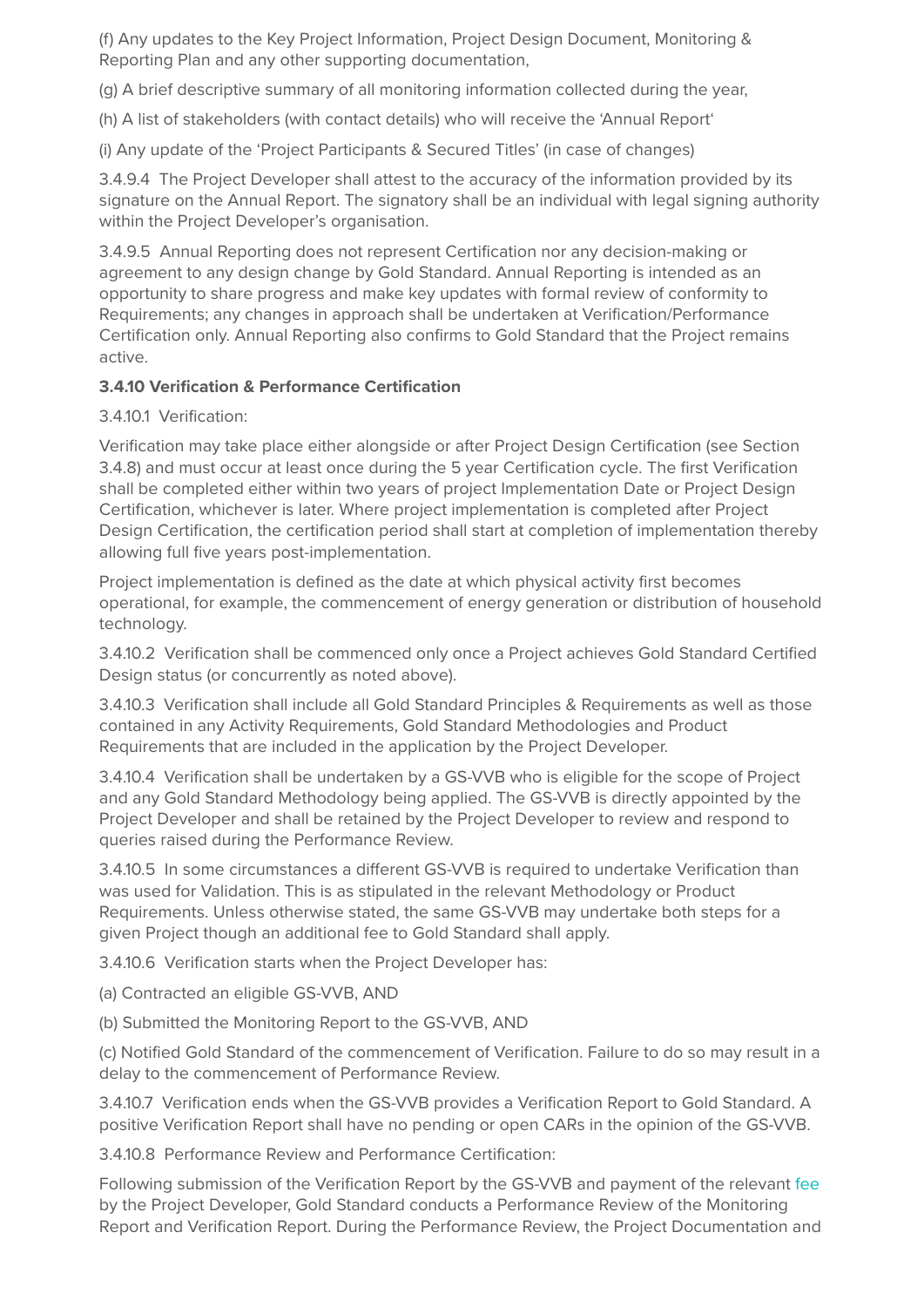Monitoring Report is also open to Technical Advisory Committee and NGO Supporter comment.

Unless otherwise stated in a specific Activity Requirement, Methodology or Product Requirement, the Performance Review period concludes at the later of 3 weeks post commencement of review or when all CARs are closed. The GS-VVB shall be retained by the Project Developer to respond to clarification requests and CARs raised by Gold Standard.

3.4.10.9 During the Performance Review new CARs, FARs and OBs may be raised by any party, including Gold Standard. If any new CARs or FARs are opened, these shall be addressed by either the Project Developer and/or the GS-VVB.

3.4.10.10 The Performance Review period concludes at the later of the conclusion of 3 weeks or when all CARs are closed.

3.4.10.11 The positive conclusion of the Performance Review period shall result in:

(a) Gold Standard Certified Project status wherein the Project Documentation, supporting documentation and Verification Report are made public via the Gold Standard Registry.

(b) The Project becomes eligible for issuance of any Gold Standard Certified Products or SDG Impact Statements.

3.4.10.12 Gold Standard Certified SDG Impact Statements and/or Certified Products shall be issued once the Project is both eligible (as above) and the required fees have been paid to Gold Standard.

3.4.10.13 This process may take into account Retroactive Certified Impact Statements and/or Issuance. The maximum time for Retroactive Certification is the later of the Project Start Date or two years prior to the date of Project Design Certification unless otherwise stated in a specific Methodology, Certified Impact Statement and/or Product Requirements.

#### **3.4.11 Project Certification Renewal**

3.4.11.1 To maintain Gold Standard Certified Project status beyond five years, a Project must undergo Project Certification Renewal. This process shall begin (defined by the submission of a

Renewal opinion by a GS-VVB for Renewal Review to Gold Standard) no later than the 5<sup>th</sup> anniversary of the Start of Project Crediting period. Note that Gold Standard Renewal of Design Certification may complete after the 5th anniversary. In this case, the Renewal date shall be the 5th anniversary.

3.4.11.2 Delay to the completion of re-Validation beyond the 5th anniversary shall result in a reduction of any issuance of Certified SDG Impact Statements available during following Certification Cycle (for example, a delay of 1 year beyond the first cycle shall mean that no Certified Impact Statements shall be issued for the period of delay).

3.4.11.3 Project Certification Renewal follows the same process as Project Validation and Project Design Certification (see Section 3.1.4) though the scope of assessment is limited to:

(a) Changes in the Project as related to the General Eligibility Criteria

(b) Incorporation of any relevant updates to the Gold Standard Requirements

(c) Re-definition of Baseline Scenario and any impact of change on the Eligibility Principles, Criteria and Requirements

(d) Any activity- or methodology-specific Requirements

(e) Demonstration of Ongoing Financial Need, where relevant – see Section 3.5

3.4.11.4 The application of Project Certification Renewal may differ from Project type to Project type. The five year renewal cycle remains in place for all though different Project types allow for automatic renewal for a given number of cycles and/or to remove the need for any or all of 1a-e above. These are as defined in the Activity Requirements related to the Project where provided.

#### **3.5 PRINCIPLE 5: FINANCIAL ADDITIONALITY AND ONGOING FINANCIAL NEED**

This section describes the Procedures and Requirements concerning Principle 5 – Additionality and Financial Need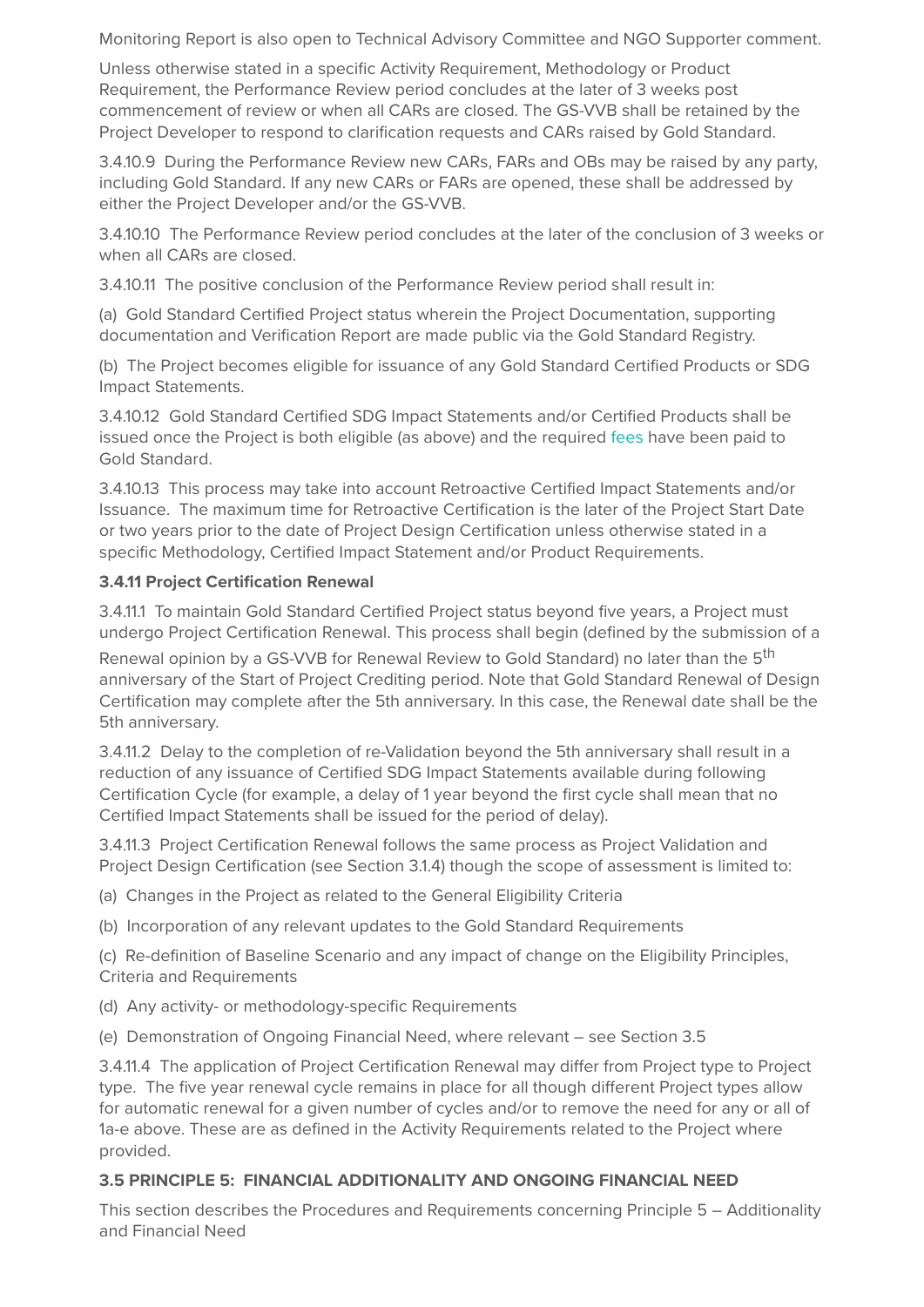By successfully following the Procedures and Requirements in this Section the outcomes

the Project demonstrates Financial Additionality and is therefore able to Issue Certified Impact Statements and Products.

#### **3.5.1 Financial Additionality**

3.5.1.1 All Gold Standard Projects seeking the issuance of Gold Standard Certified SDG Impact Statements or Products shall be demonstrated to be additional, meaning that their impact in terms of climate security (mitigation or adaptation) and sustainable development are beyond those that would have occurred in the absence of the certified Gold Standard project. In specific Project types, the application of the Requirements in this section are determined under the relevant Activity Requirements and Product Requirements.

**3.5.1.2 Additionality tools**. Gold Standard Projects shall use either a UNFCCC-approved or a Gold Standard-approved additionality tool to demonstrate project additionality, with the exception of specific Activity or Product Requirements as stated in the relevant documentation.

Where appropriate under specific Activity Requirements, Small-scale Gold Standard Projects can use the latest version of CDM 'Attachment A to Appendix B of 4/CMP.1 Annex II' to demonstrate additionality.

3.5.1.3 **Version of tool:** The latest version of the additionality tool available at the time of first submission to Gold Standard shall be applied. This tool may be used by the Project until the Project achieves Design Certification.

3.5.1.4 **New additionality tools:** Proposals may be made for new Gold Standard additionality tools. Gold Standard reserves the right to require changes to proposed additionality tools, seek clarification, or reject proposed additionality tools if insufficient progress is made on requested changes. New approaches for additionality demonstration may also be submitted to Gold Standard for approval as part of a new methodology.

3.5.1.5 Prior Consideration: The following requirements are applicable for the demonstration of prior consideration of carbon revenues for standalone Projects:

(a) Regular cycle projects are exempt from any kind of prior consideration of carbon revenue checks.

(b) In order to be eligible under Gold Standard, a retroactive project must submit the required documents to Gold Standard (time of first submission) within one year of its Start Date. Project documents submitted at a date later than one year from the project start date will not be eligible for Gold Standard certification.

3.5.1.6 For PoA/VPAs – Regular cycle VPAs are exempt from any kind of prior consideration of carbon revenue checks. In order to be eligible under Gold Standard, retroactive VPAs (with a start date before or after the time of first submission of PoA) must submit the required documents to Gold Standard (time of first submission) within one year of its start date. Retroactive VPA documents that are submitted at a date later than one year from the project start date will not be eligible for Gold Standard certification.

3.5.1.7 Prior Consideration in the context of Design Change: The prior consideration rule is also applicable to a Certified Design project that undergoes a design change. A Gold Standard Certified Design project requesting to include a new technology/measures shall submit the request for approval of design change to Gold Standard within one year of the start date of the proposed technology/measures. If the developer fails to submit the request for approval within this one year, the design change component shall not be eligible for Gold Standard certification. The design change request shall be assessed in line with the Gold Standard Design Change rules.

#### **3.5.2 Ongoing Financial Need:**

3.5.2.1 All Gold Standard Project's required to demonstrate Financial Additionality, as noted in 3.5.1 above, shall demonstrate Ongoing Financial Need for such mechanisms. This means that the Project could not continue for a further Certification Cycle without the ongoing financial benefit derived from Gold Standard SDG Impact Certification.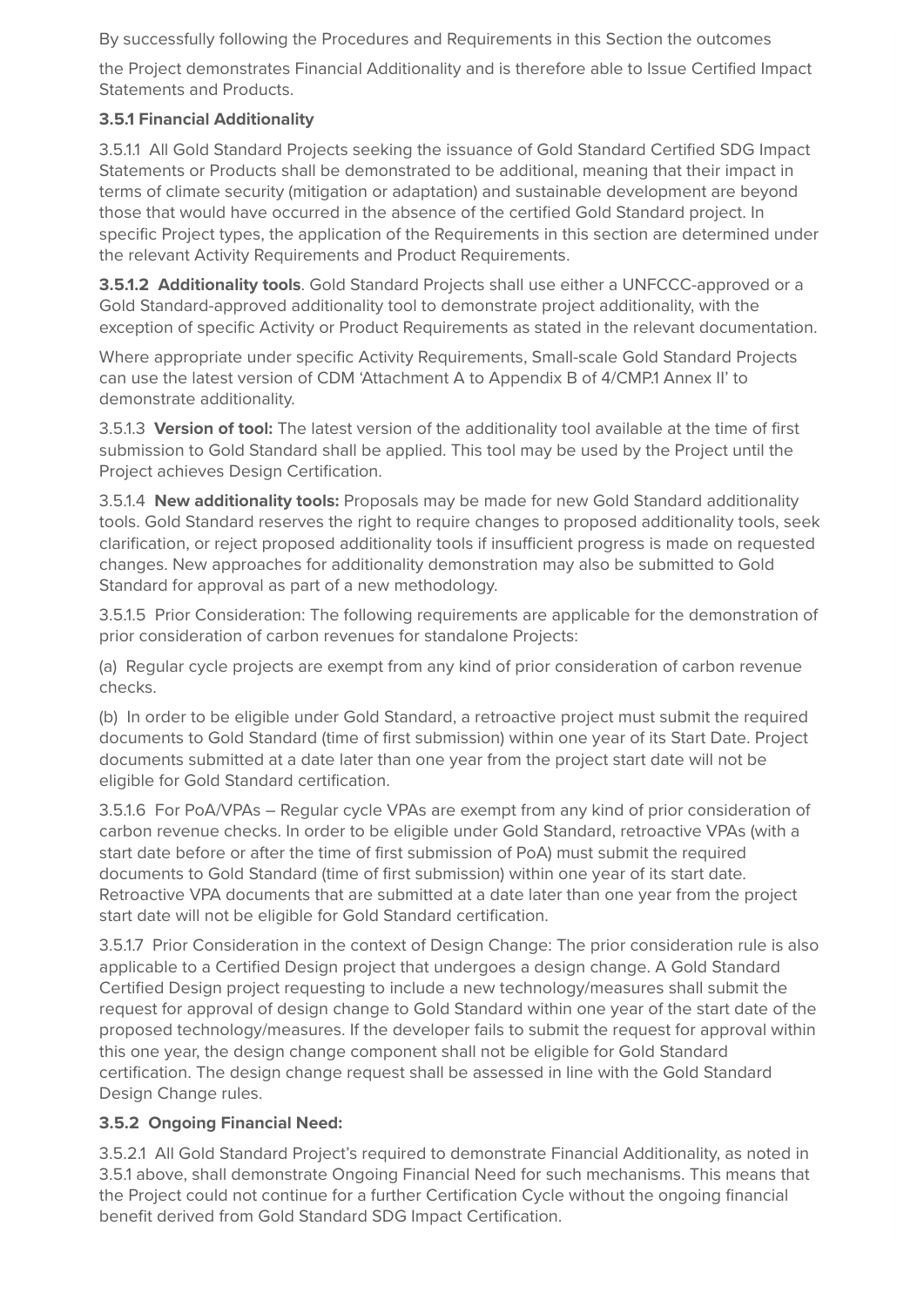3.5.2.2 Projects shall provide evidence based on actual project-level financial information to demonstrate Ongoing Financial Need and that Gold Standard Certification provides a material\* financial input to the ongoing success of the project. Commercially sensitive information shall not be published.

3.5.2.3 Ongoing Financial Need shall be demonstrated at Certification Renewal.

\*It is highlighted that the definition of materiality and methods for demonstrating shall be put to stakeholder consultation during 2017.

#### **3.5.3 Stacking and Financial Additionality:**

Projects seeking to issue multiple different Gold Standard Certified SDG Impacts ('stacking') shall demonstrate Financial Additionality as per 2, above. Such Projects shall also provide qualitative, evidence-based justification of the need and value-add to the Project outcomes for each additional revenue stream.

#### **3.6 PROGRAMMES OF ACTIVITY**

3.6.1 The Gold Standard certification cycle is suitable for multi-phased programmes with multiple interventions with an extended implementation period within a sector or in multiple sectors, as is typically the case in, for example, urban low-carbon growth programmes.

3.6.2 Programmes of Activity shall follow the Gold Standard Programme of Activity Requirements. The Requirements in this document are applicable for a Programme where multiple individual activities are spread over space and time.

#### **4.0 CERTIFICATION OUTCOMES**

This Section provides an overview of the types of Gold Standard Certification outcomes. It should be read in conjunction with the Gold Standard Claims Guidelines which provides further guidance as to the application and communication around Gold Standard Project and Impact Certification.

#### **4.1 Types of Certification:**

4.1.1 **Gold Standard Certified Design:** Successful attainment of Gold Standard Certified Design status allows the Project to undertake Verification and Performance Certification on the way to becoming a Gold Standard Certified Project and to promote the Project in accordance with the Gold Standard Claims Guidelines.

4.1.2 **Gold Standard Certified Project:** A Gold Standard Certified Design Project that successfully completes Verification and Performance Review is called a Gold Standard Certified Project.

A Gold Standard Certified Project is issued a statement confirming its status and listing its SDG Impacts. The Project is also able to promote itself in accordance with the Gold Standard Claims Guidelines.

4.1.3 **Gold Standard Certified SDG Impacts:** Further to Gold Standard Certified Project status, a Project may also be issued Gold Standard Certified SDG Impact Statements and Products (such as Gold Standard Verified Emission Reductions, or VERs). This is subject to successful Verification and Performance Certification of the Project's conformity to applicable Gold Standard Methodologies and Product Requirements.

4.1.4 All projects from Listed status and beyond, including their Gold Standard Certified SDG Impact Statements or Products are captured on the Gold Standard Registry and are publicly and transparently available to all to review. The Project is also able to promote its claims in accordance with the Gold Standard Claims Guidelines.

4.1.5 **Stacking:** The Project Developer may potentially pursue any number and combination of Gold Standard Certified SDG Impacts, provided that:

(a) All Requirements in this document and in the relevant Gold Standard Methodologies are fully met.

(b) The Methodology and/or Product Requirements do not stipulate that the issuance of a given combination of Statements and Products is ineligible under Gold Standard. Such details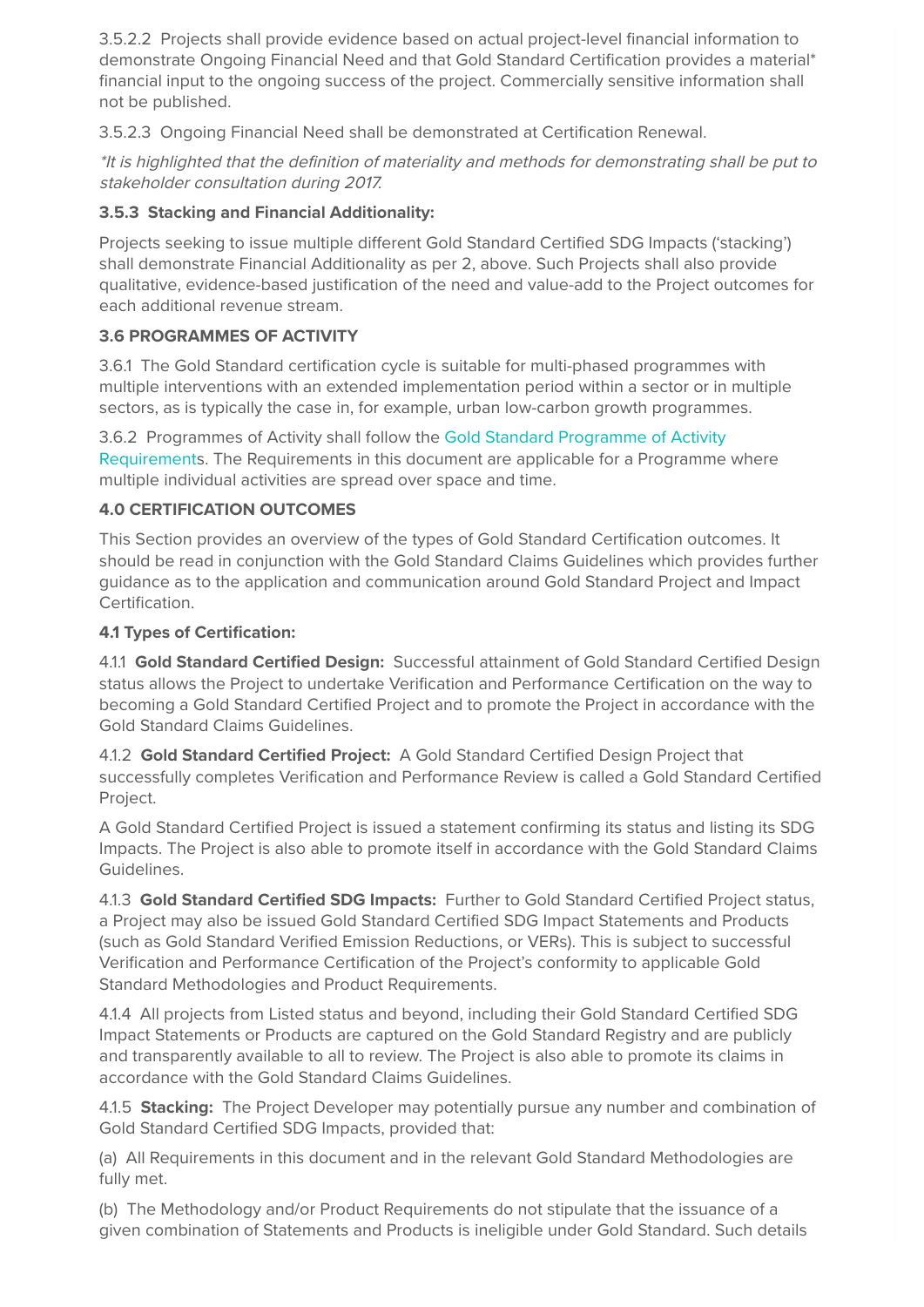are confirmed within specific guidelines, methodologies or Product Requirements.

(c) All necessary legal terms and conditions are fully executed and complied with. It is noted that certain Product Requirements may impose particular legal requirements/come with Product-specific terms and conditions and other legal documents that shall be completed.

4.1.6 Project Developers and funders/buyers of Gold Standard Statements and Products shall adhere to the Gold Standard Claims Guidelines as appropriate to the status of the Project. This defines and directs the use of claims made in relation to Gold Standard Certification.

4.1.7 After Design Certification it is possible to add further Gold Standard Certified SDG Impacts to the Project Issuance but it is not allowed to retroactively issue further Certified SDG Impact Statements or Products for previous Monitoring Report periods.

### **5.0 PROJECT DOCUMENTATION AND TECHNICAL REQUIREMENTS**

5.1 Projects shall provide evidence of conformity to the Requirements in the form of:

#### **For Preliminary Review Project Documentation:**

(a) Key Project Information (see PDD Template)

Draft PDD including Safeguarding Principles Assessment, SDG Impacts identified and draft Monitoring and Reporting Plan

#### (b) Stakeholder Consultation Report

- (c) Supporting evidence and documentation such as maps, survey results or calculations
- (d) Signed Cover Letter and Terms and Conditions

#### **For Validation and Project Design Certification Project Documentation:**

- (a) Completed PDD including Monitoring & Reporting Plan
- (b) Fully completed Stakeholder Consultation Report
- (c) Any Activity, Context, Methodology or Product Requirement specific documentation
- (d) Supporting evidence and documentation

#### **For Annual Reporting:**

- (a) Annual Report documentation
- (b) Supporting evidence and documentation where required

#### **For Verification and Performance Certification:**

- (a) Any updates to the Key Project Information and PDD
- (b) Monitoring & Reporting Plan
- (c) Any Context, Activity, Methodology and Product Requirement specific documentation
- (d) Supporting evidence and documentation such as maps, survey results and/or calculations

5.2 Except for supporting evidence and documentation all the above shall be submitted using Gold Standard Project templates.

5.3 The Project Developer shall open an account on the Gold Standard Registry:

(a) With these accounts, Project Documentation, PDD, Monitoring & Reporting Plan, Reports, supporting documentation and the GS-VVB's Validation and Verification Reports shall be submitted. Note that the GS-VVB is responsible for uploading the final Validation or Verification Report.

(b) All Project Documentation, except confidential information, shall be made publicly available through the Gold Standard Registry.

(c) All information shall be submitted in English, OR a language that has been agreed upon by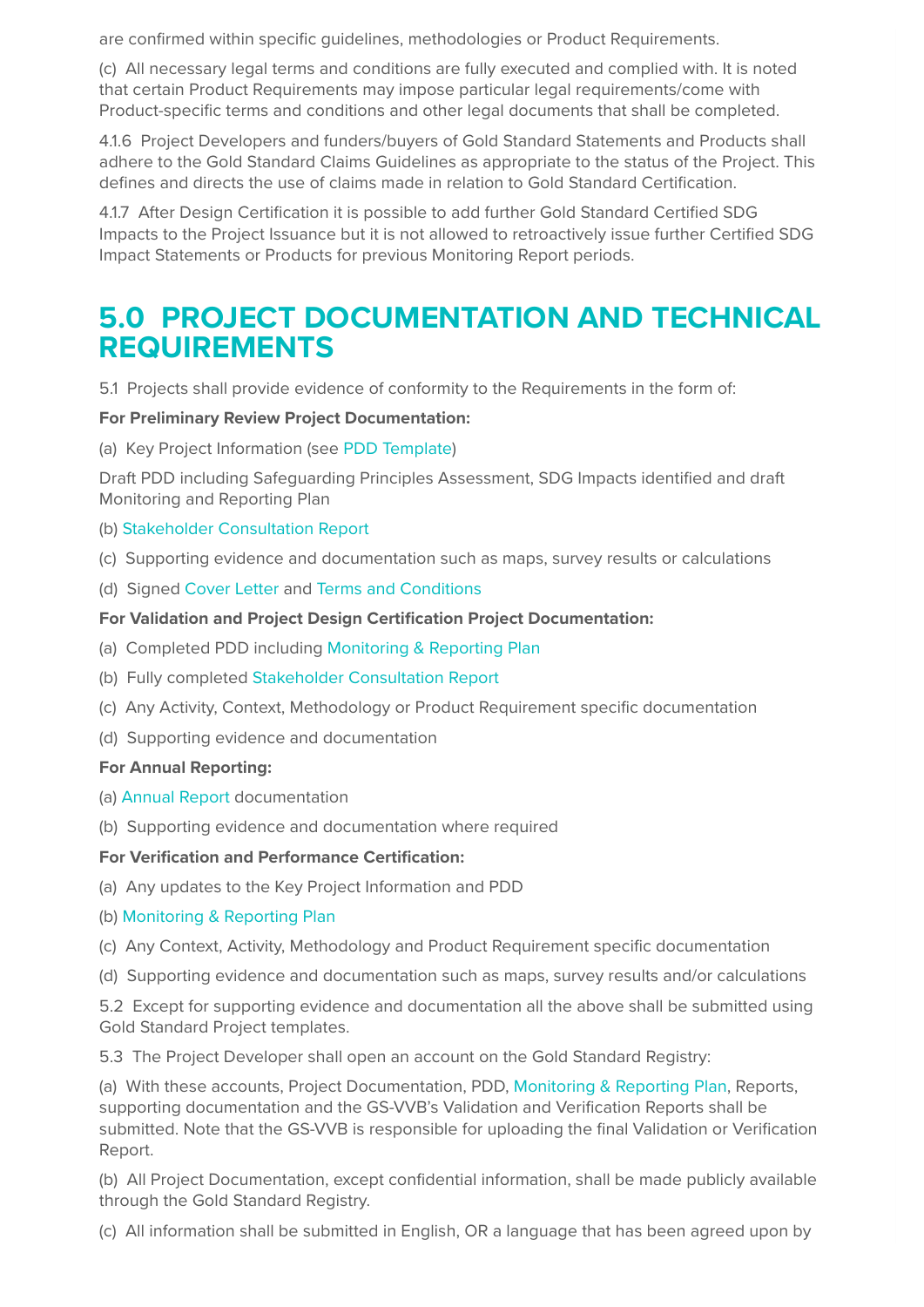the Project Developer, the Gold Standard Secretariat and the GS-VVB.

(d) Figures above one thousand shall be formatted with a comma (for example 1,000,000), and decimals will be separated by a point (for example 1.35).

(e) Pictures, graphs, tables and supporting documents within Project Documentation shall be clearly marked with a unique ID.

- (f) Dates shall be included in the following format: DD/MM/YYYY
- (g) Maps shall include:
- Name of the project
- ID of the project
- Legend
- Printing date
- Scale
- Direction of North
- GPS coordinate system (e.g. WGS 84)
- GPS grid
- Infrastructure (roads, houses, etc.) and rivers
- Information on the satellite or aerial picture (date, resolutions, data source)

## 6.0 NON-CONFORMITY

6.1 The Project Developer shall report any potential or actual Non-Conformity against the Requirements and any associated Guidelines, Tools or Methodologies immediately upon discovery (and in no circumstances later than 30 days after the Non-Conformity event). Potential or actual Non-conformities may also be submitted to Gold Standard by any party at any time for review.

6.2 Gold Standard shall undertake a review of the Non-Conformity, including as required commissioning an independent investigation and an expert peer review of any recommended action taken. During the investigation Gold Standard reserves the right to suspend activities related to Certification and/or Registry, including the assignment, transfer or retirement of Gold Standard Certified SDG Impact Statements or Products.

6.3 Gold Standard shall decide upon the action taken in response to a confirmed Non-Conformity. This may include a requirement for immediate rectification or change, to suspend a Project until rectification has been Verified or to remove Gold Standard Design Certification status for the Project. Factors that influence Gold Standards consideration of the severity of the issue shall include (not exhaustive):

(a) If the issue is repeated/systematic or fundamental to the project.

(b) If the issue has resulted in an inappropriate Certification decision or over-issuance of Gold Standard Certified SDG Impact Statements or Products.

(c) If the issue has continued over a longer period of time or affects a significant area or population.

(d) If the issue has caused the endangerment of life, livelihoods, ecology or the environment.

(e) If the Project Developer failed to notify Gold Standard, take appropriate steps to limit any damage or disruption caused or has attempted to cover up the issue.

# ANNEX A – DESIGN CHANGE

**1. Applicability of procedures on design changes**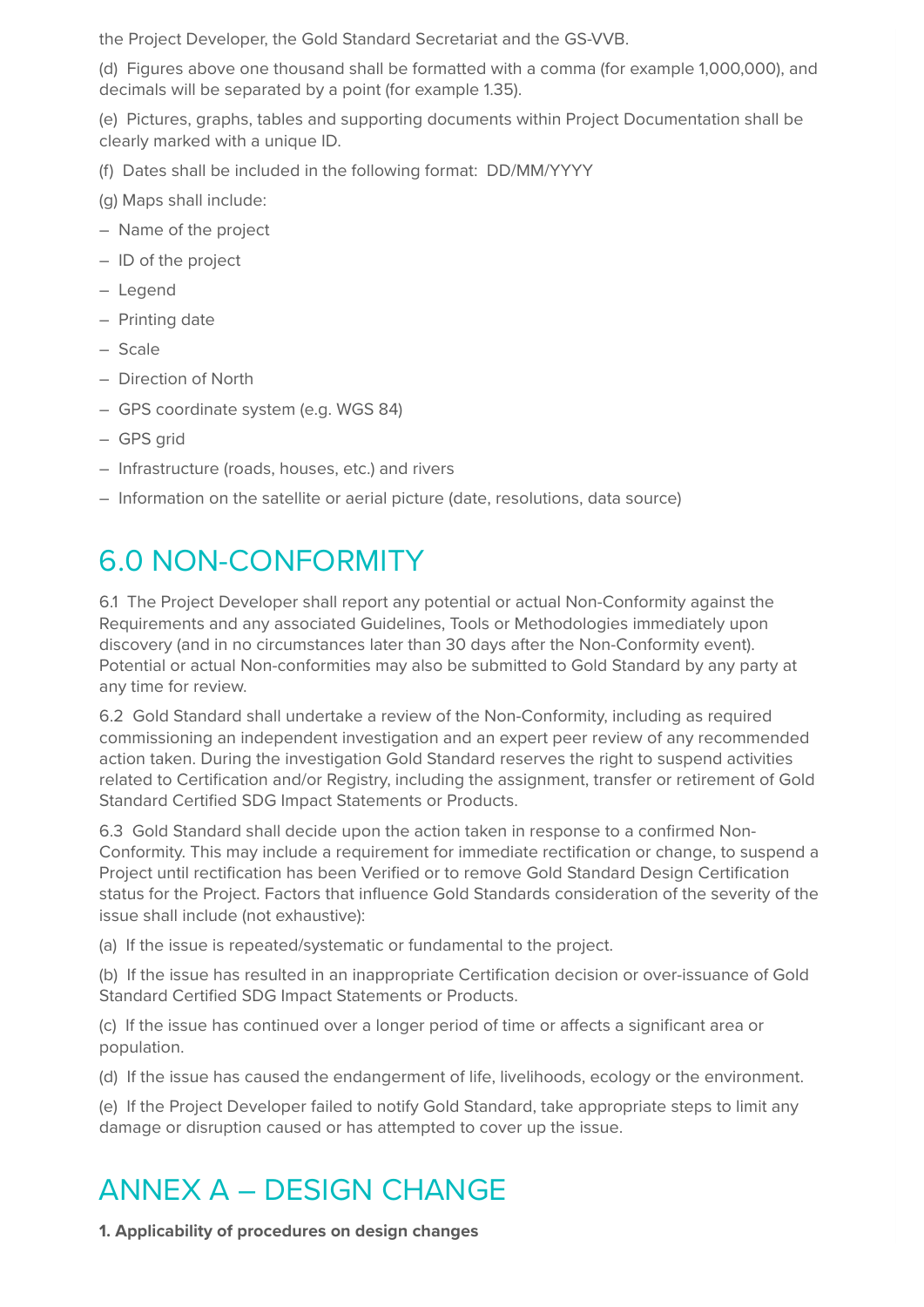These procedures relate to material and permanent design changes. Design changes are considered material and permanent if at least one of the following aspects of a project is affected: additionality, scale of the project[1], validity/applicability of the applied methodology, stakeholder consultation, and sustainable development criteria. Changes must be reflected in the project documentation.

These procedures do not apply to requests for deviation from or changes to the monitoring plan of a Certified Project Design Document (PDD). However, these procedures do apply to changes in the monitoring plan caused by material and permanent design changes for which approval is requested.

#### **2. Design changes occurring before Design Certification**

Any request for approval of a design change that occurs prior to or during Design Review must be reviewed and validated by the Validation GS-VVB. The project documentation and the Validation Report shall be revised accordingly before submission (or re-submission) for Design Review.

For Projects seeking Certified SDG Statements or Products, for example GS-VERs, Gold Standard rules allow for the consideration of several potential design scenarios in the project documentation, as long as all aspects of each potential scenario are discussed in a satisfactory way. For example, additionality shall be demonstrated for each one of the potential scenarios, and stakeholder inputs must be gathered for each potential scenario. Other relevant aspects include the scale of the project, the validity/applicability of the applied methodology, and the assessment of sustainable development criteria (safeguarding principles and indicators). All potential scenarios must be Validated by the GS-VVB and the actual scenario must chosen before the first Verification.

Stakeholder feedback on design change: Project participants (PP) shall discuss if there is a need to conduct a stakeholder consultation with respect to changes that are to occur or occurred in the project design/location/specifications. Whenever design changes include the extension of the project boundaries to new sites or the selection of different sites from those that had been envisioned at the time of Design Certification, relevant stakeholders from these locations shall be invited for comments as per Gold Standard guidelines. For example, design changes in a wind power project that has increased its capacity to new locations or modified the microsite plan of wind turbines to include different locations compared to the one envisioned at the time of Stakeholder Consultation or Preliminary Review, may call for another physical meeting to collect feedback from stakeholders not included in the earlier stakeholder meetings.

#### **3. Design changes occurring after Design Certification**

The guidelines apply in the case when a Project Developer alerts Gold Standard about a design change with respect to a project that has reached Design Certification status, or in case the GS-VVB contracted to perform the Verification identifies that the project has not been implemented according to the registered PDD at the time of verification<sup>[2]</sup>. The DOE shall identify and inform the Project Developer of any concerns related to the conformity of the project and its operation with the registered PDD.

The procedures are also applicable if the permanent changes have occurred after the implementation of the project as per the registered PDD and issuance of credits have also taken place.

#### **4. Request for approval of design changes for a project**

Project Developers are required to submit a request for approval for material and permanent changes to a project. The Project Developer must submit the request to the Gold Standard Secretariat prior to making the changes, or, at the very latest, prior to request for issuance. In the latter case, however, Project Developers must be aware that negative feedback from stakeholders or reviewers may lead to the rejection of any future issuance request unless the design is revised appropriately, which may be problematic when implementation has already occurred.

The following information/documents should be submitted as a part of the request for approval: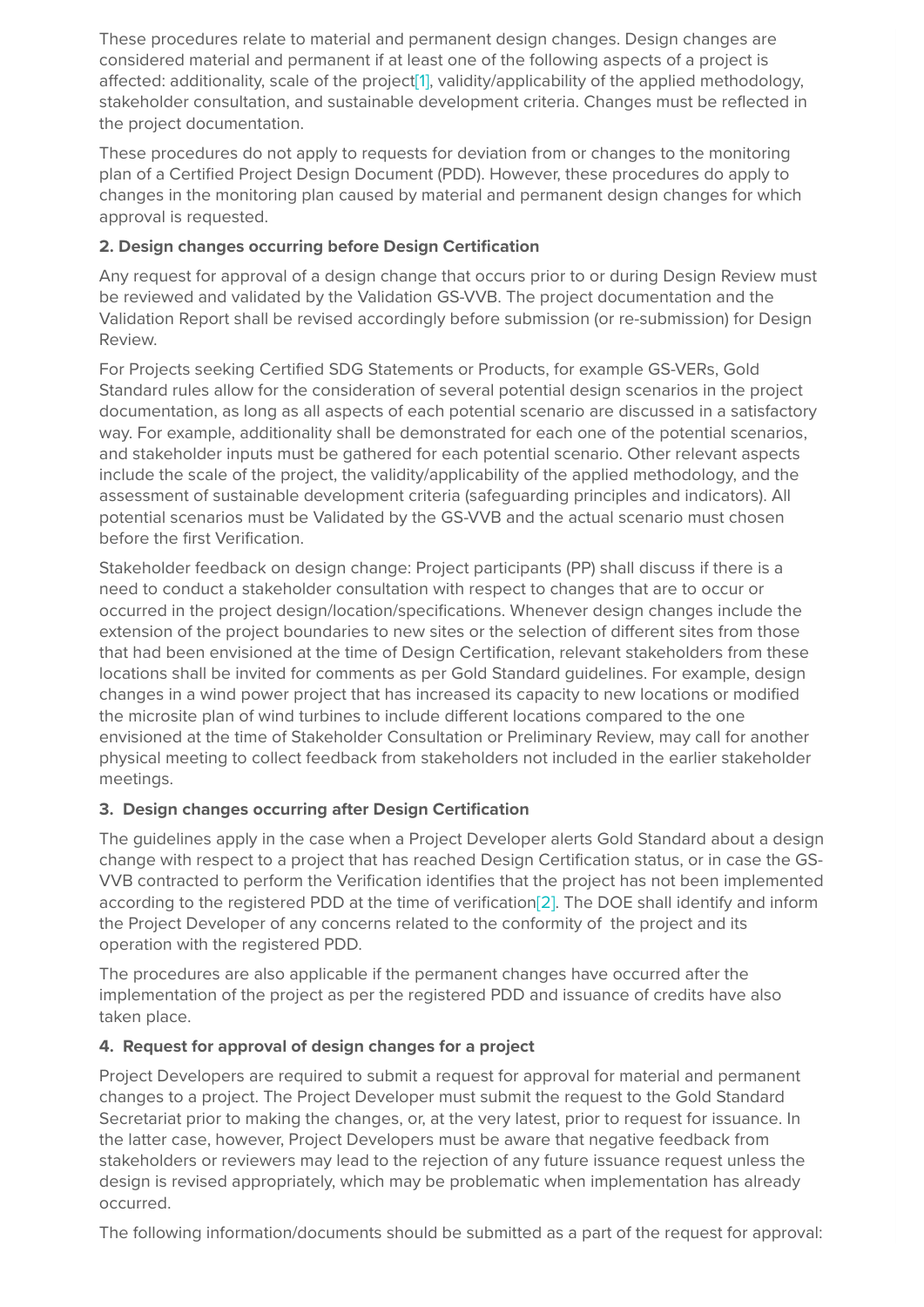(a) Revised PDD highlighting the changes in track-change mode, and a memo highlighting the design changes and discussing impact(s) of the changes on the relevant aspects of the project.

(b) Any other additional supporting documentation (for example, Environmental Impact Assessment conducted in relation to the changes in the project, etc.)

#### **5. Preparation of revised documentation**

The revised documentation should include an assessment of the impact of the design changes with respect to all the aspects below (a to g). The design change memo submitted at the time of request for approval shall discuss these in a concise way:

(a) Additonality: Changes may impact the validity of investment analysis or barrier analysis established at the time of project Design Certification, thus affecting the additionality of the project. This would typically be the case when:

(i) Changes affect the output capacity due to an increased installed capacity or an increased number of units, or installation of units with lower capacity or units with a technology which is less advanced than that described in the project documentation.

(ii) Components are added or the ones considered are extended.

(iii) Sites are removed or added in the context of a project registered with multiple sites.

(iv) Actual operational parameters within the control of the Project Developer are associated with different values than previously expected, affecting the determination of the emission reductions and the IRR calculation.

Project Developer must therefore discuss the effect of design changes on the validity of the demonstration of additionality and provide all required justifications.

Within an investment analysis, all but the parameters affected by the design changes shall be given the same values as in the demonstration provided at the time of Design Certification review. If the demonstration relies on a barrier analysis, Project Developer shall discuss why the barriers still remain valid despite the design changes.

(a) Scale of Project: Project Developer shall discuss to what extent the design changes affect the scale of the project as per Gold Standard Requirements, under clause III.e.2. If the defined upper threshold for micro or small-scale activities is exceeded, related rules are no longer applicable to the Project and Project Developer shall revise the project documentation accordingly.

(c) Applicability of methodology: Project Developer shall discuss whether the original methodology is still applicable, or whether another methodology shall be used. The same analysis shall also be conducted with respect to the selected baseline scenario. When a Project has not been implemented as described in the registered project documentation, the applicability and application of the baseline methodology with which the Project has been registered shall be re-assessed.

(d) Stakeholder feedback on design change: Project Developer shall discuss if there is a need to conduct a stakeholder consultation with respect to changes that are to occur or have occurred in the Project design/location/specifications. Whenever design changes include the extension of the Project boundaries to new sites or the selection of different sites from those that had been envisioned at the time of Design Certification, relevant stakeholders from these locations shall be invited for comments as per Gold Standard guidelines. For example, design changes in wind power projects increasing their capacities to new locations or modifying the microsite plan of wind turbines involving different locations compared to the one envisioned at the time of Design Certification may call for a physical meeting to include the feedback of stakeholders who were not included in the earlier stakeholder meetings.

Project Developer can choose to invite comments electronically or through a physical meeting, but will be required to justify the same. To the extent possible, Project Developer shall conduct the complementary consultation prior to the start of construction/implementation of the affected components.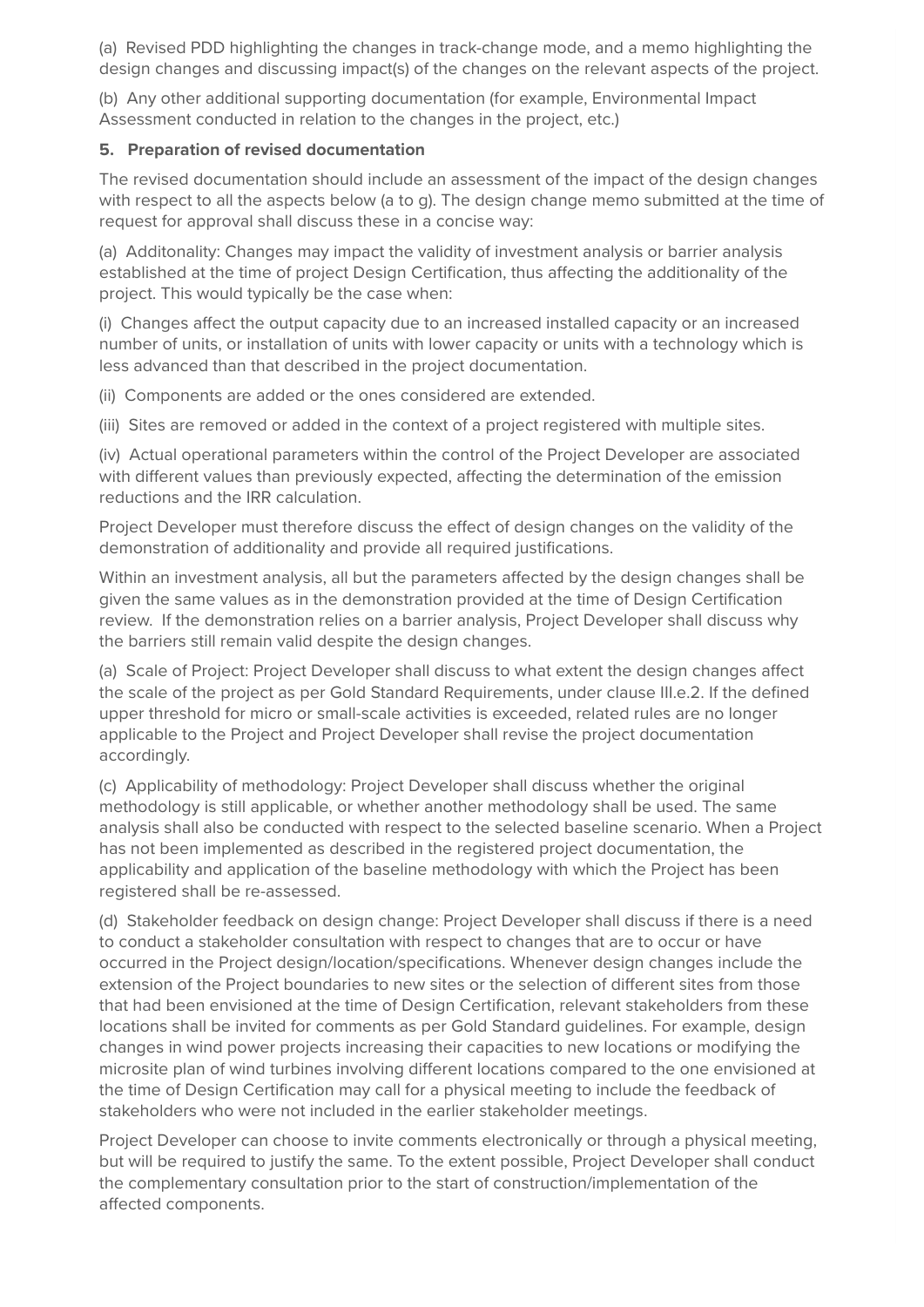(e) Sustainable Development Assessment: Project Developer shall discuss any necessary revision in the scores of the SDG Impact indicators following the design changes. The same should be done with respect to the level of risk for the Safeguarding Principles.

Changes in the project location or the extension of the project boundaries definitely call for a re-assessment of the SDG Impacts and Safeguarding Principles. So does a significant change of scale of the project even if located on the same site. If a new Environmental Impact Assessment (EIA) is required as per the local legislation, the SDG Impact and Safeguarding Principles assessment shall take into account the new elements provided, including potential new mitigation and/or compensation measures to put in place.

(f) Monitoring & Reporting Plan: Project Developer shall discuss whether there is a need to prepare a revised sustainable development monitoring plan to accommodate any changes and/or comments from the local stakeholders. This can potentially include new mitigation measures as per a revised EIA or new comments by stakeholders. Changes in the scores of the SDG Impact indicators due to the new project design can also lead to a revision of the sustainable development monitoring plan. The changes in the scores of the SDG Impact indicators shall be assessed as per the sustainable development assessment guidance discussed above.

(g) Legislation. Project Developer should also discuss the need for new approvals/licenses from the environmental and/or regulatory agencies.

### **6. Evaluation of the request for approval**

Upon receipt of the request for approval, the Gold Standard Secretariat first conducts a 'completeness' check to confirm whether all the necessary information and documentation has been submitted.

Upon payment of the design change request fee, the Secretariat then proceeds with a preliminary evaluation of the request for approval in order to assess whether:

(a) An opinion on the impacts of the design changes with respect to points a to g above shall be performed by either the Validation GS-VVB or Verification GS-VVB (post-Design Certification), or

(b) Gold Standard conducts the assessment of the design changes on its own.

Under case 'a', the Project Developer shall contract the Validation GS-VVB or Verification GS-VVB to perform a review of the design change memo and the revised project documentation submitted to Gold Standard. The GS-VVB must provide an opinion on each one of the points a to g discussed. The GS-VVB shall assess how the affected data/information in the Certified Project Documentation have been derived, and validate if the assumptions underlying this original data/information are correct. The revised Project Documentation, the design change memo, and the GS-VVB opinion shall be submitted to Gold Standard for review. Once approved, both documents will be uploaded in the Gold Standard Registry as amendments to the project documentation and the Validation Report.

Under case 'b', Gold Standard proceeds to the review of the submitted design change document without further involvement of a GS-VVB. The revised documentation and the design change memo once approved will be uploaded in the Gold Standard registry as an amendment of the Project Documentation.

In all cases above, approval or rejection may occur directly after submission of the necessary documentation or after rounds of review necessary to close all requests for clarification or corrective action, if any.

Approval of the request for design changes as proposed by the Project Developer allow for subsequent requests for issuance.

Rejection of the request for design changes prevents any request for issuance unless the previous design is recovered or an alternative, acceptable design change is submitted.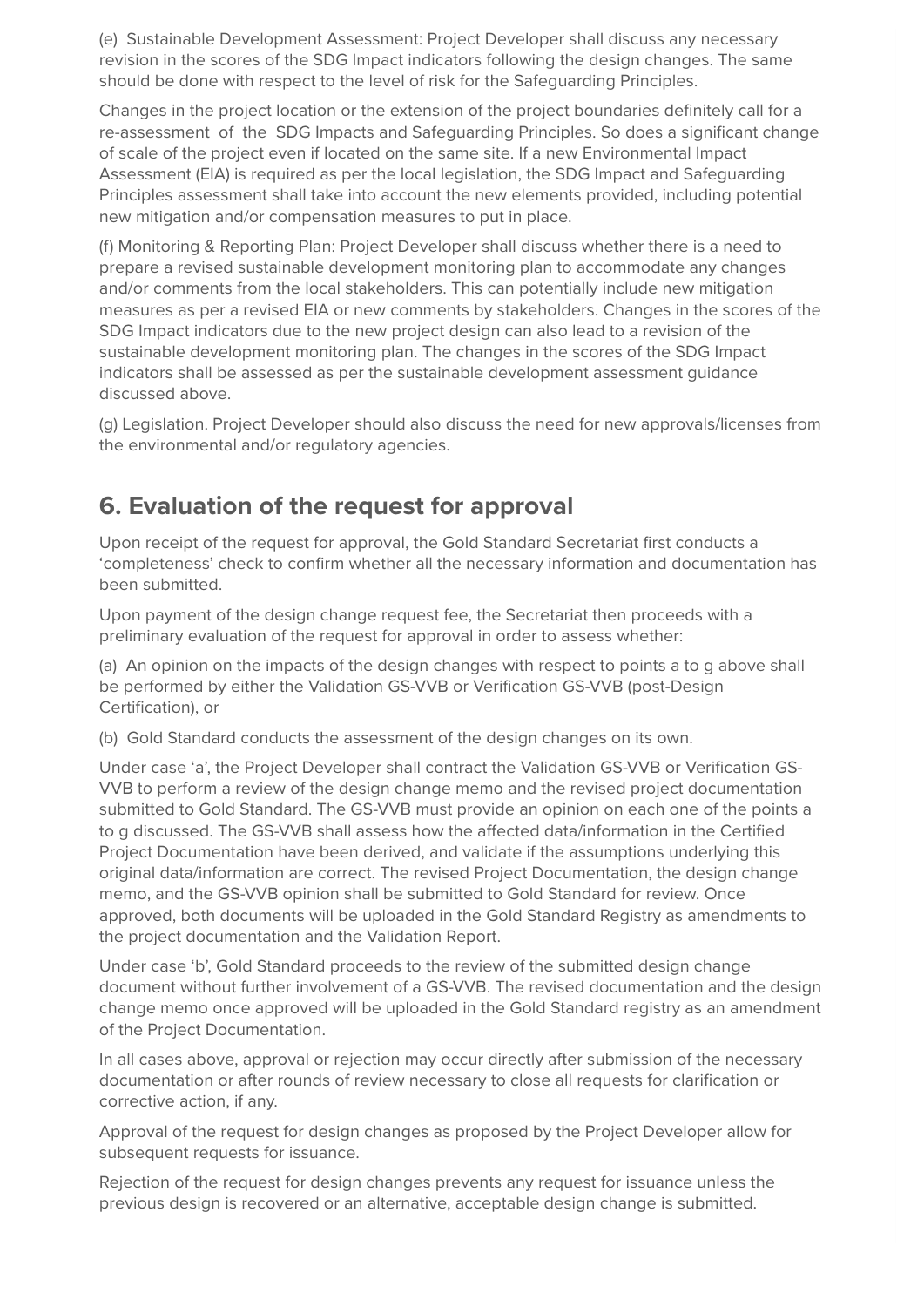Once a decision has been made, the Gold Standard Secretariat will communicate it to both the Project Developer and the GS-VVB that was involved in the assessment of the design changes.

The revised version of the complete project documentation shall then be applicable for all future requests for issuance.

## ANNEX B – CONFLICT AND EMERGENCY ZONES

#### **1. Background**

Project Developers have faced considerable challenges in contracting GS-VVBs for the Validation and Verification of projects located in conflict zones, refugee camps or areas that

pose high risk to life and/or health<sup>[3]</sup>. Gold Standard rules allow all Projects under these circumstances to combine GS-VVB Validation or Verification (based on a desk-review) with onsite Validation or Verification conducted by an Objective Observer (OO) that is retained by the Project Developer.

These requirements can be applied to both regular and retroactive projects.

#### **2. Steps and procedures for projects that want to apply the proposed approach**

#### 2.1.1. Submission for approval

Gold Standard will assess applications on a case-by-case basis. To be eligible for the rule deviation described herein, there must be evidence that demonstrates that GS-VVBs are not willing to go on-site<sup>[4]</sup>. Furthermore, the applicant must demonstrate prior experience working in conflict zones/areas that pose a high risk to life and/or health. And show involvement in other activities within the considered area, apart from implementing the project under review. Alternatively, the establishment of a formal collaboration with partners who have such experience and involvement in the considered area may qualify under these rules as long as the collaboration is sustained over the entire certification period of the Project.

#### **2.1.2. Selection of Objective Observer**

The Project Developer is required to identify and provide Gold Standard with the name and contact details of three Objective Observers (independent experts from local universities, NGOs, consultancies, etc.) who can credibly carry out an appraisal of the project.

It is preferable for the list of suggested Objective Observers to be comprised of representatives from development organisations that have experience within conflict zones and the host country, so that environmental and socio-economic impacts can be safely and credibly assessed. Where applicable, the Objective Observer suggested by theProject Developer should already have authorisation to work in the specified area.

Gold Standard will select an Objective Observer amongst the three suggested candidates based on an assessment of their expertise or, if they do not match the required criteria, Gold Standard will ask for other candidates to be proposed or may suggest another expert to act as the Objective Observer.

The GS-VVB shall provide a checklist to the selected Objective Observer before the site visit to assist the Objective Observer in assessing the relevant aspects related to the Project's Validation or Verification. The checklist must be limited to issues that the GS-VVB thinks would be necessary to check on-site to form the Validation or the Verification opinion. The Project Developer will be responsible for contracting with and covering the costs of the Objective Observer(s). The relationship between and among the Project Developer, the Objective Observer and Gold Standard shall be established in a Memorandum of Understanding that must be signed by all parties.

#### **2.1.3. Site visit by Objective Observer and submission of the report**

During Validation, the appointed Objective Observer is required to visit the Project site to meet the local stakeholders in order to provide an independent assessment of the risks associated with the Project, as well as to identify potential negative impacts associated with the Project on